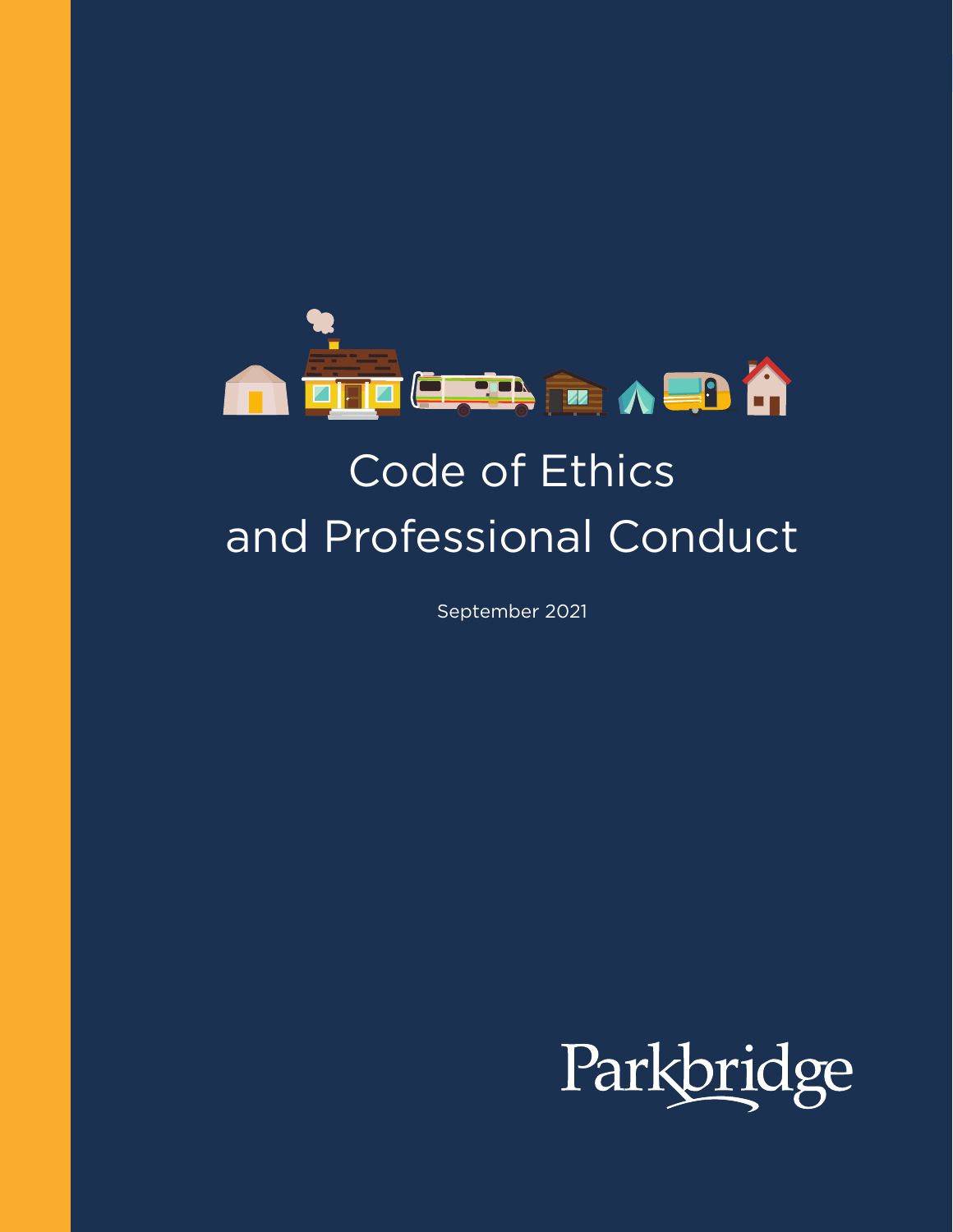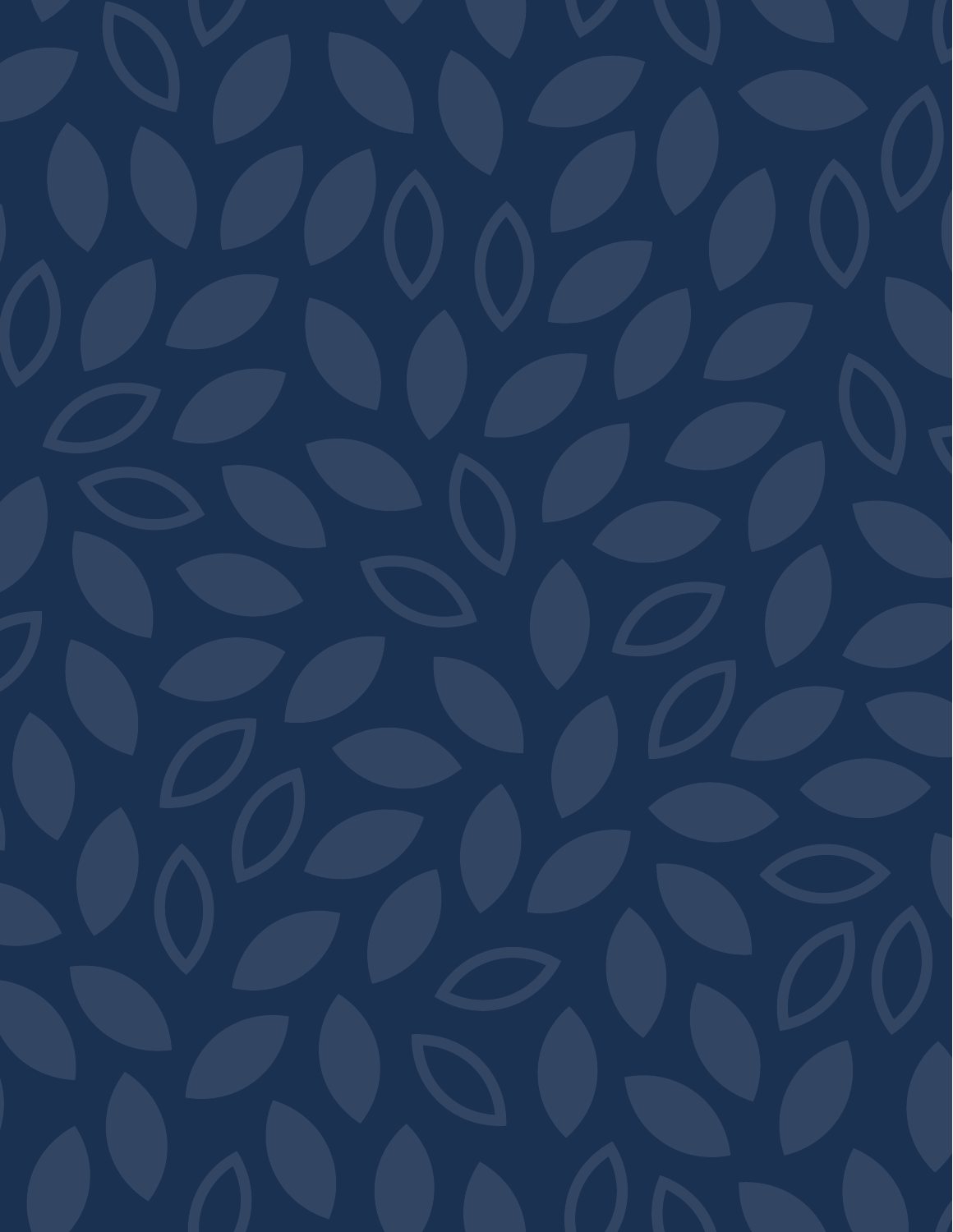Code of Ethics and Professional Conduct **| September 2021**

Parkbridge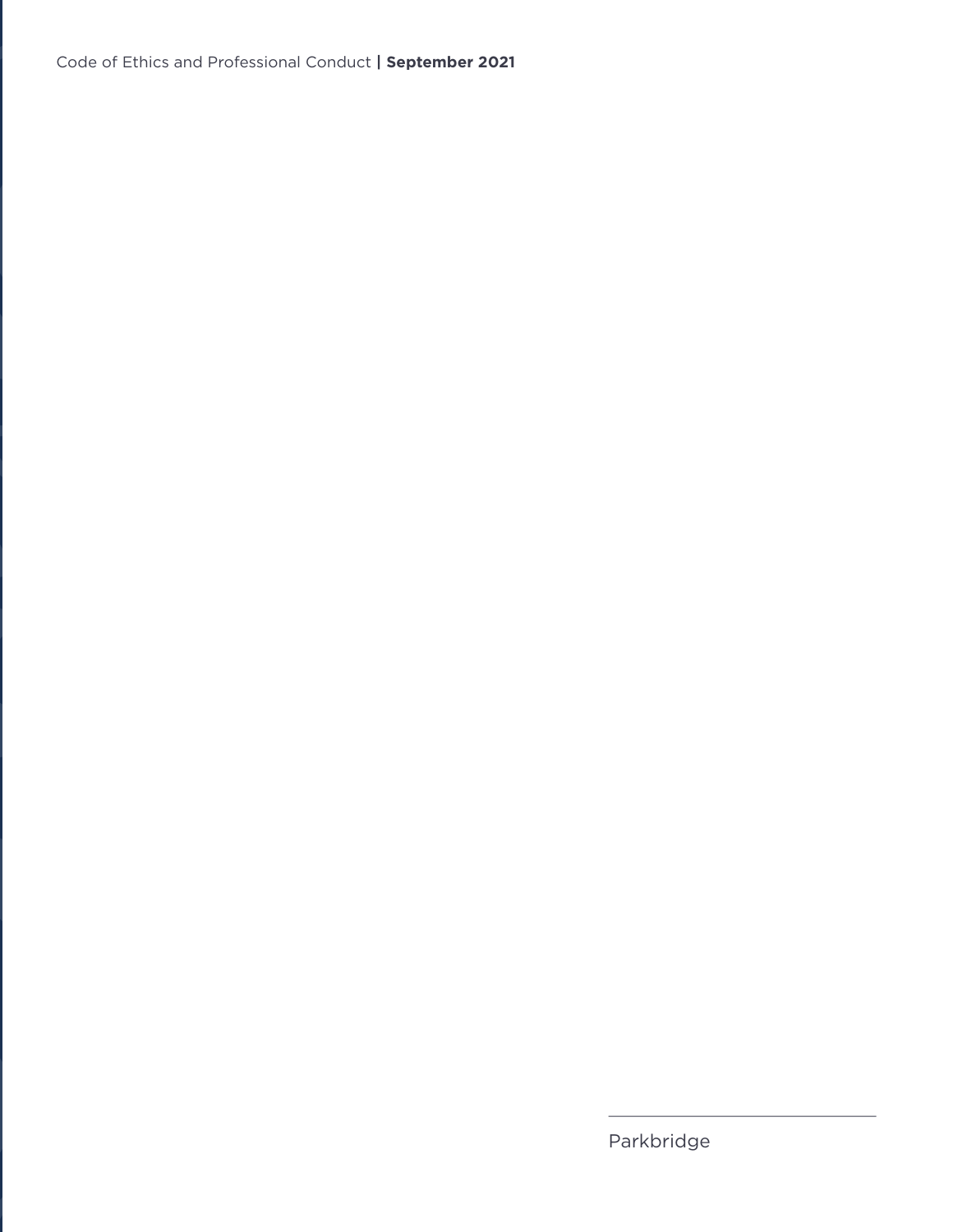| 5               | <b>About This Code of Ethics &amp; Conduct</b>                        |  |  |  |  |  |
|-----------------|-----------------------------------------------------------------------|--|--|--|--|--|
| 5               | Application and Scope                                                 |  |  |  |  |  |
| 6               | <b>Employee Responsibilities</b>                                      |  |  |  |  |  |
| 7               | <b>Supervisor Responsibilities</b>                                    |  |  |  |  |  |
| 8               | <b>Our Guiding Principles</b>                                         |  |  |  |  |  |
| 9               | 1. We respect our duties                                              |  |  |  |  |  |
| 10 <sup>°</sup> | 2. We do not engage in or facilitate illegal activities               |  |  |  |  |  |
| 11              | 3. We treat each other with dignity and respect                       |  |  |  |  |  |
| 11              | 4. We promote a safe and healthy work environment                     |  |  |  |  |  |
| 12              | 5. We avoid conflicts of interest                                     |  |  |  |  |  |
| 13              | 6. We are disciplined when engaging in outside activities             |  |  |  |  |  |
|                 | <b>Board Memberships</b>                                              |  |  |  |  |  |
|                 | <b>Political Activity</b>                                             |  |  |  |  |  |
| 14              | 7. We do not extend or accept inappropriate business courtesies       |  |  |  |  |  |
|                 | <b>Bribery and Corruption</b>                                         |  |  |  |  |  |
| 15              | 8. We use information technology and business resources appropriately |  |  |  |  |  |
| 17              | 9. We protect Parkbridge's property and reputation                    |  |  |  |  |  |
|                 | Parkbridge Property                                                   |  |  |  |  |  |
|                 | Inventions and Proprietary Information                                |  |  |  |  |  |
|                 | Confidentiality & Privacy                                             |  |  |  |  |  |
|                 | Parkbridge's Logo and Office Supplies                                 |  |  |  |  |  |
|                 | Internet, Social Media & Online Collaboration                         |  |  |  |  |  |
|                 | Communicating with the Media and Public                               |  |  |  |  |  |
| 19              | 10. We preserve the accuracy and integrity of our records             |  |  |  |  |  |
| 20              | 11. We engage business partners based on merit                        |  |  |  |  |  |
| 20              | 12. We are committed to responsible investing                         |  |  |  |  |  |
| 20              | 13. We support our community                                          |  |  |  |  |  |
|                 | 14. We uphold applicable rules governing capital markets              |  |  |  |  |  |
| 21              | <b>Ethical Decision-Making Process</b>                                |  |  |  |  |  |
| 21              | <b>Guidance and Support</b>                                           |  |  |  |  |  |
| 22              | <b>Reporting Violations</b>                                           |  |  |  |  |  |
| 23              | <b>Parkbridge Ethics Hotline</b>                                      |  |  |  |  |  |
|                 | <b>Confidential Reporting</b>                                         |  |  |  |  |  |
|                 | Investigations                                                        |  |  |  |  |  |
|                 | <b>Protection Against Retaliation</b>                                 |  |  |  |  |  |
| 25              | <b>Disciplinary Measures for Non-Compliance</b>                       |  |  |  |  |  |
| 25              | <b>Amendments</b>                                                     |  |  |  |  |  |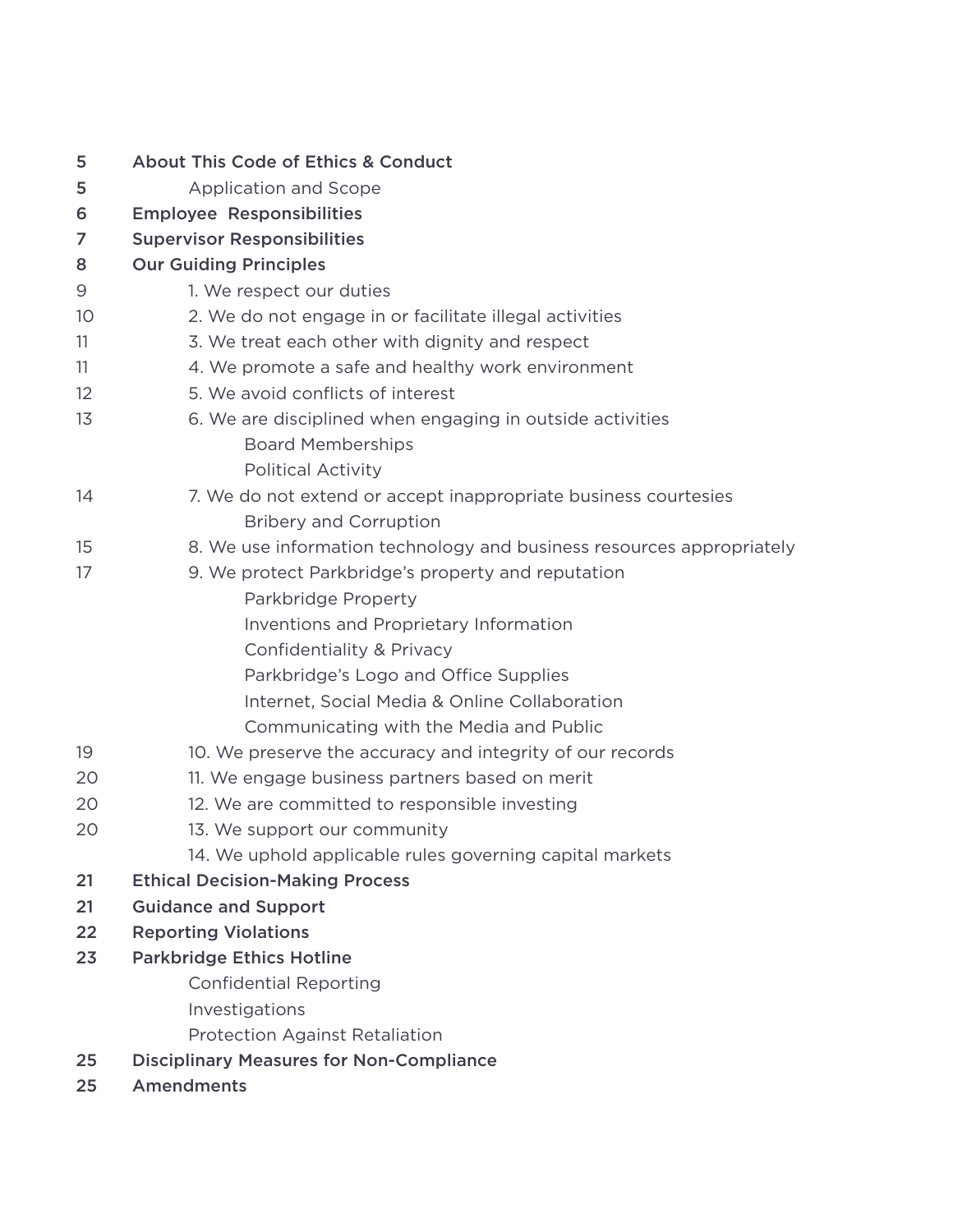## About This Code of Ethics & Professional Conduct

This Code of Ethics and Conduct (the "Code") explains the standard of behaviour that employees and directors of Parkbridge are expected to demonstrate. Parkbridge expects the highest standards of professional and ethical conduct from employees and directors.

The Code does not attempt to foresee every ethical situation or dilemma that employees or directors could face. Rather, it sets out guiding principles and standards to help them make appropriate decisions.

#### **Application and Scope**

The Code applies to any person who is an employee or director of Parkbridge or any of its subsidiaries.

For the purposes of this Code:

"Directors" mean all members of Parkbridge's Board of Directors;

"Employees" mean all persons in temporary or permanent, and part-time or full-time positions;

"Supervisor" means (i) for Employees, their manager or Human Resources, (ii) for Directors other than the Board Chair, the Board Chair, and (iii) for the Board Chair, the Audit Committee Chair;

This Code applies for the duration of a working relationship with Parkbridge, including personal, short and long-term disability and parental leaves. Certain compliance obligations, such as those relating to Parkbridge property and an Employee's duty of confidentiality, continue to apply after your working relationship with Parkbridge ends.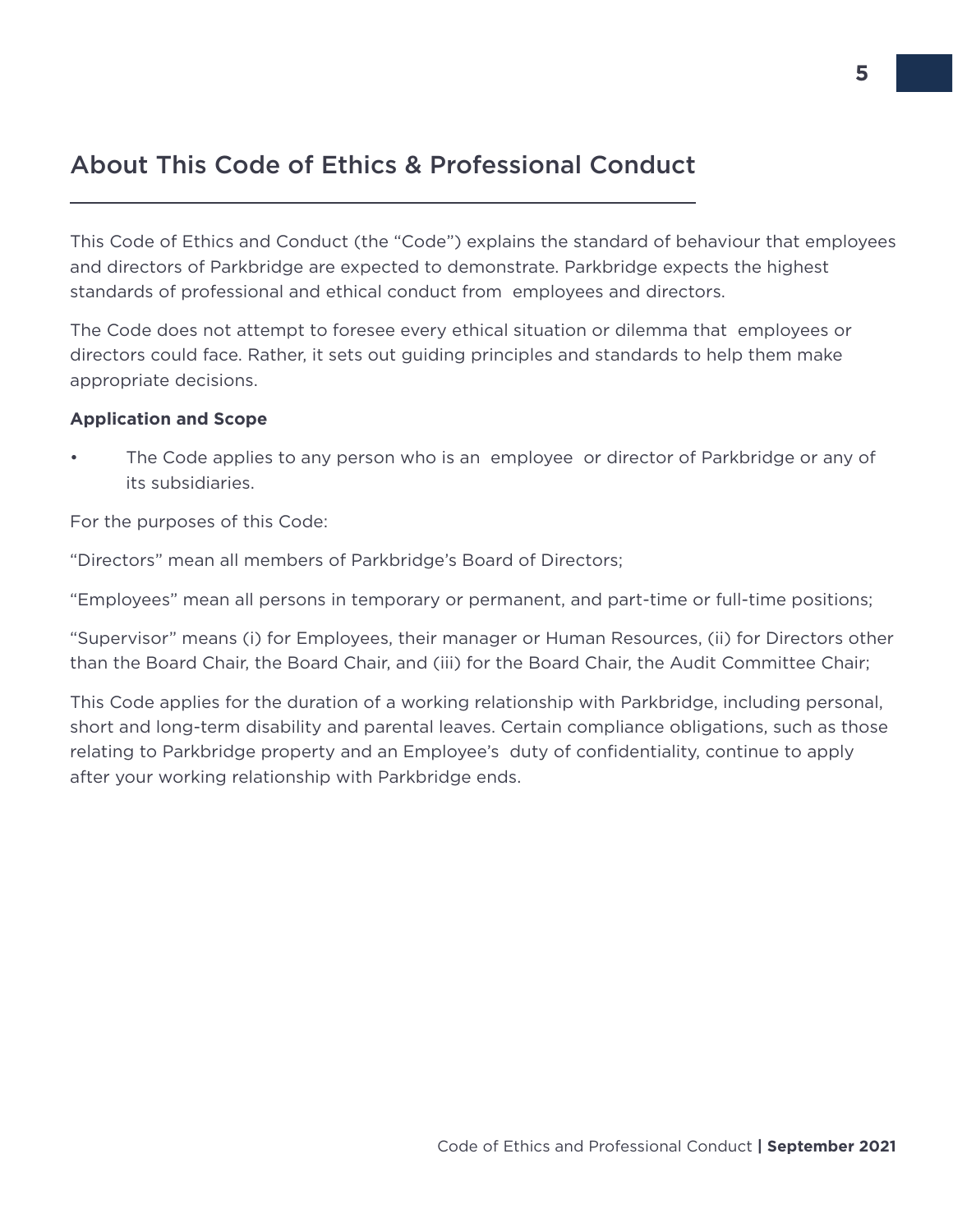### Employee Responsibilities

Key Employee responsibilities related to this Code are to:

- Maintain an understanding of the Code and the sections of the Employee Policies applicable to you. Maintain a detailed knowledge of provisions or policies that specifically relate to your work;
- Comply with the Code's principles and Parkbridge's policies;
- Take personal responsibility for performing your duties with trustworthiness and integrity, and act in an honest and fair manner in all dealings with internal and external stakeholders;
- Conduct yourself in a professional manner and maintain a high standard of professional knowledge in order to competently perform your duties;
- Do your part to achieve Parkbridge's objectives to the best of your abilities, while making decisions consistent with the Code
- Seek guidance in any case where there is a question about compliance with both the letter and spirit of this Code, Parkbridge's policies and applicable laws; and
- At least annually, confirm past compliance and agree to ongoing compliance with the Code.

If you become aware of a possible violation of the Code:

- Promptly report the suspected violation to your Supervisor [or anonymously to ClearView Connects which is administered by a trusted, independent third party], and
- Cooperate with Parkbridge investigations regarding possible violations of the Code.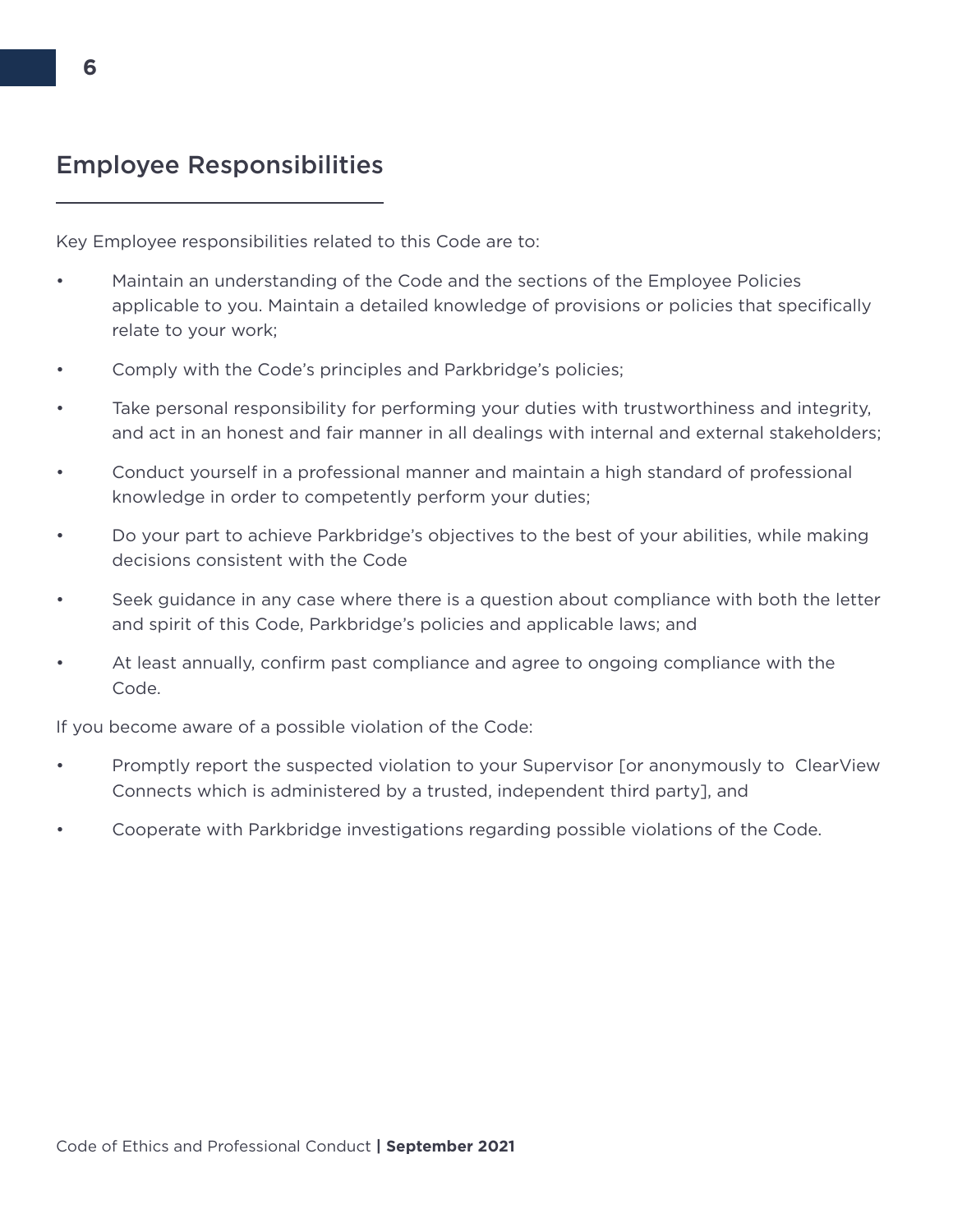### Supervisor Responsibilities

The responsibilities of Supervisors include, and go beyond, those of other Employees. Supervisors are expected to:

- Lead by being a model of high standard of ethical conduct;
- Encourage an environment of open and honest communication without fear of retaliation;
- Be vigilant in preventing, detecting and promptly responding to any violations of the Code; and
- Protect those who report violations.

If someone approaches with a question or concern, Supervisors are expected to:

- Listen carefully and attentively;
- Seek clarification and information to ensure full understanding of the question or concern;
- Respond to any question to the extent they can but seek help if they need it before responding;
- Follow-up as soon as possible if they are unable to provide an immediate response;
- Report the concern to the appropriate resource if it requires an investigation; and
- Ask for help if they are uncertain whether an investigation is required.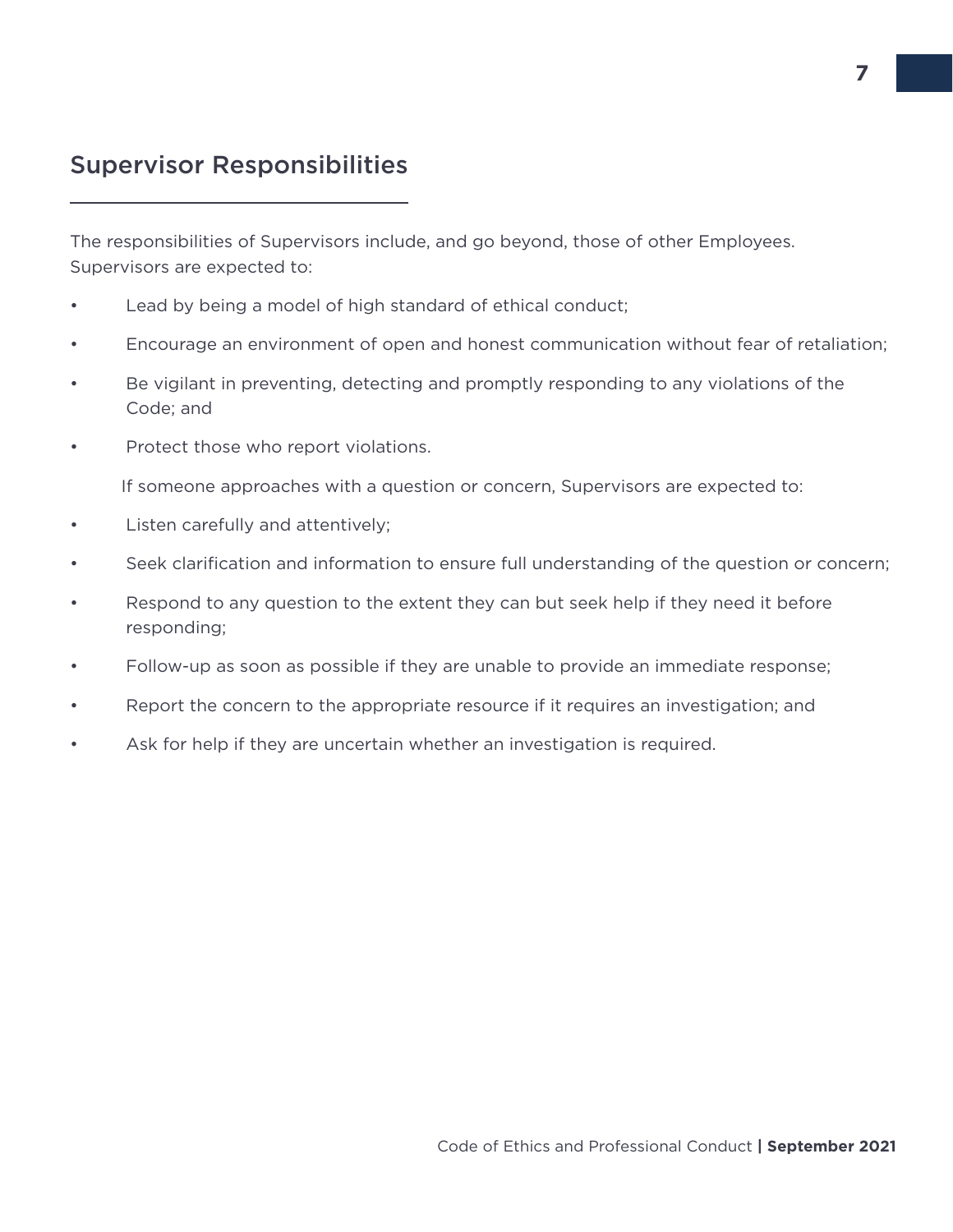### Our Guiding Principles

The Code has thirteen guiding principles:

- 1. We respect our duties.
- 2. We do not engage in or facilitate illegal activities.
- 3. We treat each other with dignity and respect.
- 4. We promote a safe and healthy work environment.
- 5. We avoid conflicts of interest.
- 6. We are self-disciplined when engaging in outside business activities.
- 7. We do not extend or accept inappropriate gifts and business courtesies.
- 8. We use information technology and other business resources appropriately.
- 9. We protect Parkbridge's property and reputation.
- 10. We preserve the accuracy and integrity of Parkbridge's records.
- 11. We engage business partners based on merit.
- 12. We are committed to responsible investing.
- 13. We support our community.

These guiding principles are discussed further in the following sections.

**8**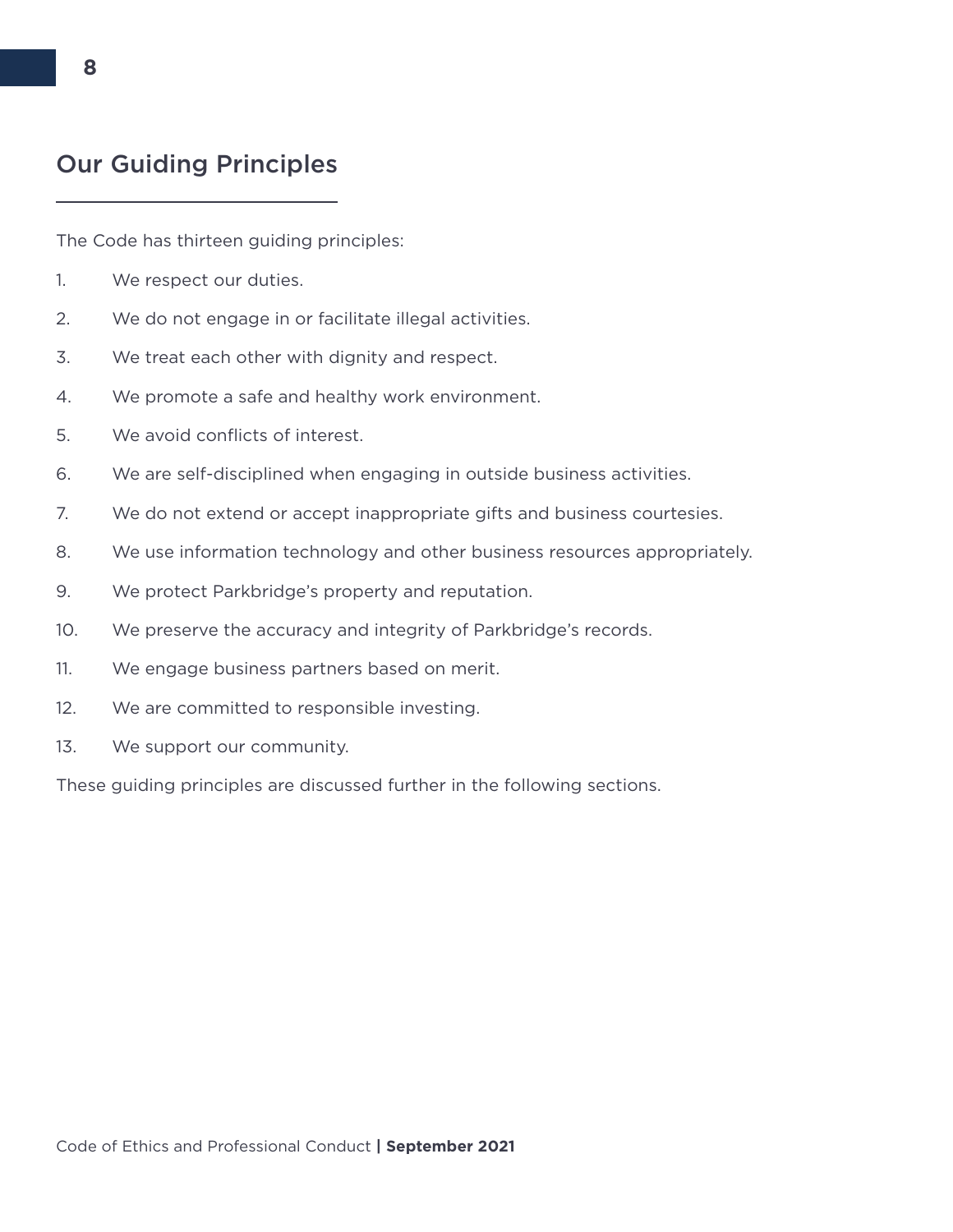### 1. We Respect Our Duties

Engendering trust and acting ethically are at the centre of what we do and how we do it.

All Members must:

- Act honestly, in good faith and in the best interests of Parkbridge;
- Perform their duties with an appropriate degree of care;
- Deal fairly and impartially with all stakeholders;
- Communicate with stakeholders in a respectful, timely and accurate manner;
- Comply with both the letter and spirit of all applicable laws, rules, regulations, legal obligations and professional standards of conduct, and avoid even the appearance of impropriety;
- Act in a professional, respectful and ethical manner at all times; and
- Serve to the best of your abilities without compromising ethical behaviour for the sake of achieving Parkbridge's targets or objectives.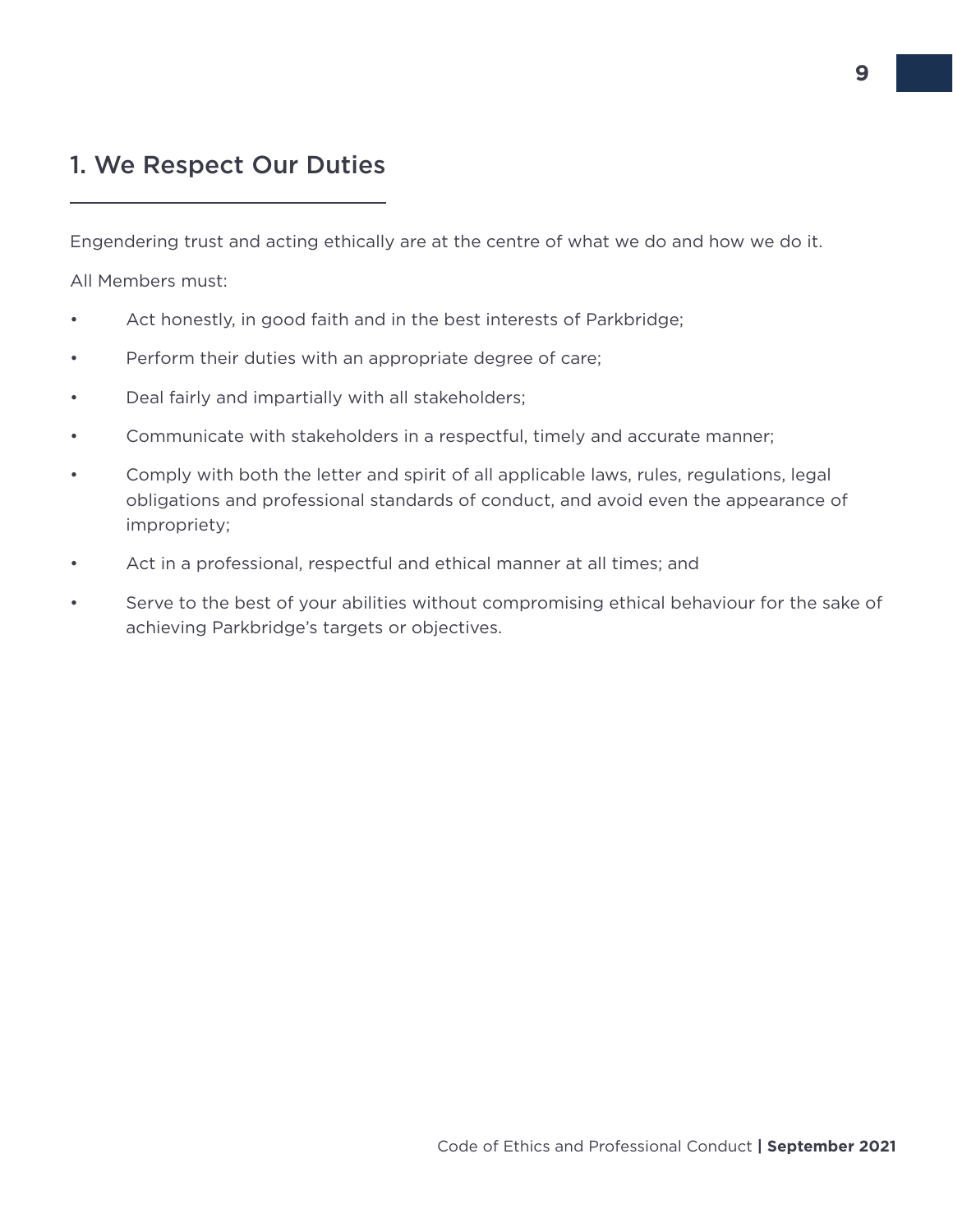## 2. We Do Not Engage In Or Facilitate Illegal Activities

Failing to comply with the law risks exposing Parkbridge, as well as Members, to serious regulatory or legal consequences and reputational harm.

You must not knowingly engage in, facilitate or benefit from any illegal activity. A Member who is convicted of a criminal offence or sanctioned by a professional body must notify his/her Supervisor without delay. Where the member is an Employee, the Supervisor must, in turn, notify the Vice President, Talent & Culture.

We are committed to preventing the use of our legitimate business model for the purpose of laundering proceeds of criminal activity. Money laundering is the process by which proceeds of criminal activity are moved through legitimate businesses in order to hide all traces of their criminal origin. Warning signs can include, but are not limited to:

- Large payments made in cash when normally made by cheque or electronically, or payments received from unrelated third parties; and/or
- When a client, business partner or other person or entity with which you are conducting business refuses to provide identifying information surrounding their identity, or if false or misleading identifying information is provided.

Members must report any concerns about suspicious behaviour relating to illegal misconduct of Parkbridge, its Members, contractors, business partners, government representatives or other third parties having direct or indirect business dealings with Parkbridge.

Report your concern in accordance with the guidance and steps outlined in 'Reporting Violations' section of this Code.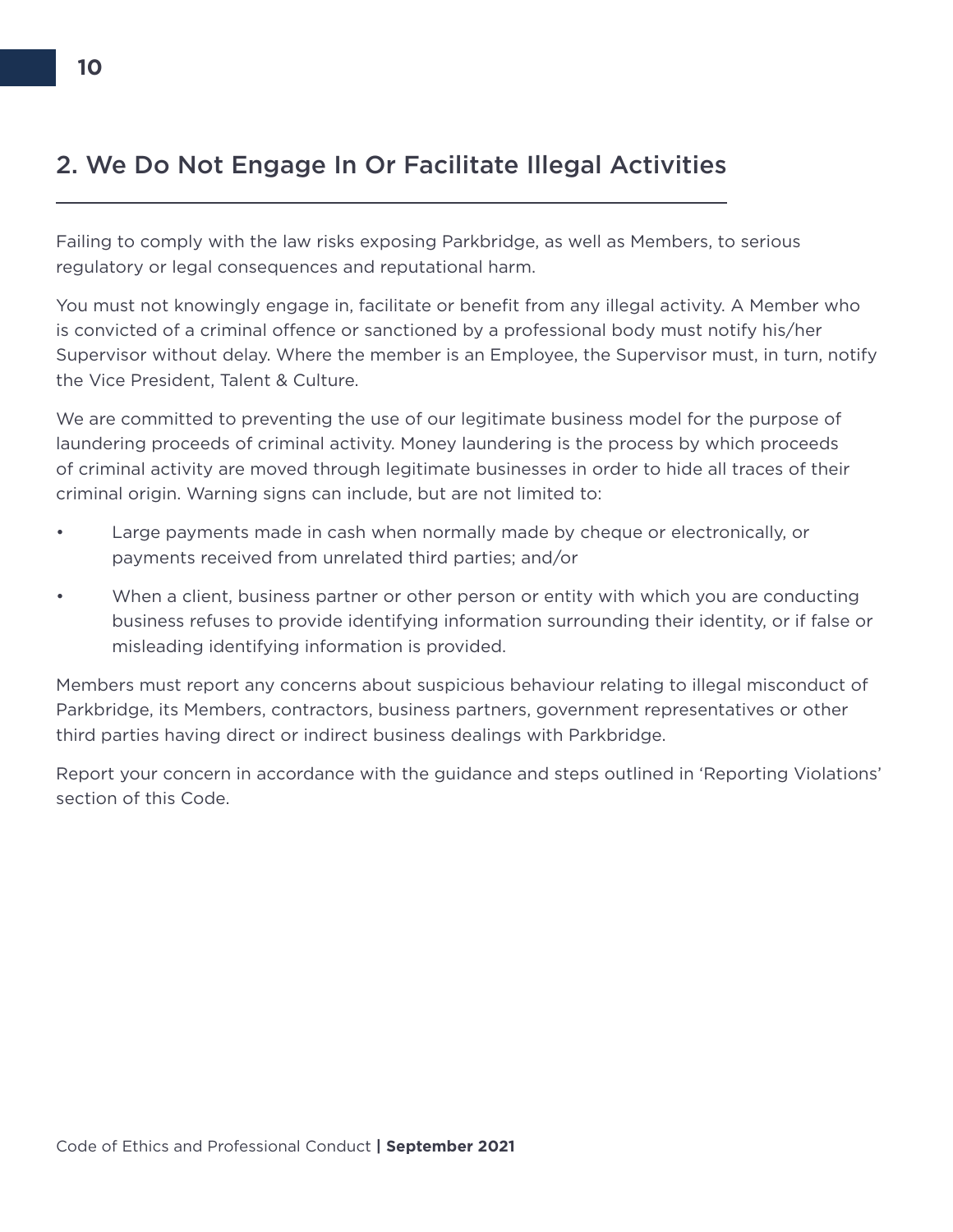## 3. We Treat Each Other With Dignity And Respect

We treat each other with dignity and respect, free from discrimination, bullying and all forms of harassment, including sexual, physical and psychological harassment.

We promote a healthy workplace, which is characterized by:

- Polite behaviour courteous and considerate behaviour towards others;
- Inclusion of people with different backgrounds, cultures, beliefs and opinions;
- Positive work environment free from disrespectful, discriminating, bullying and harassing behaviour;
- Constructive management of differences differences are inevitable and are appropriately managed through the conflict management and dispute resolution processes; and
- Support individuals have the support necessary

to practice dispute resolution and respectful workplace skills.

Bullying, intimidation, abusive, violent or offensive conduct or harassment of any kind is not acceptable in our workplace, whether coming from other Members or Parkbridge's customers, vendors or other parties with which the Parkbridge conducts business. Members are encouraged to speak out when any person's conduct makes them uncomfortable and to report harassment of any kind when it occurs.

## 4. We Promote A Safe And Healthy Work Environment

We are committed to a safe and healthy work environment for all Employees and we will comply with all applicable laws and policies relating to health and safety.

Employees are expected to perform their work taking full account of the health and safety risks involved, and protecting against these risks by taking reasonable precautions. Employees must report accidents, potential safety hazards and other health and safety concerns without delay to their Supervisor.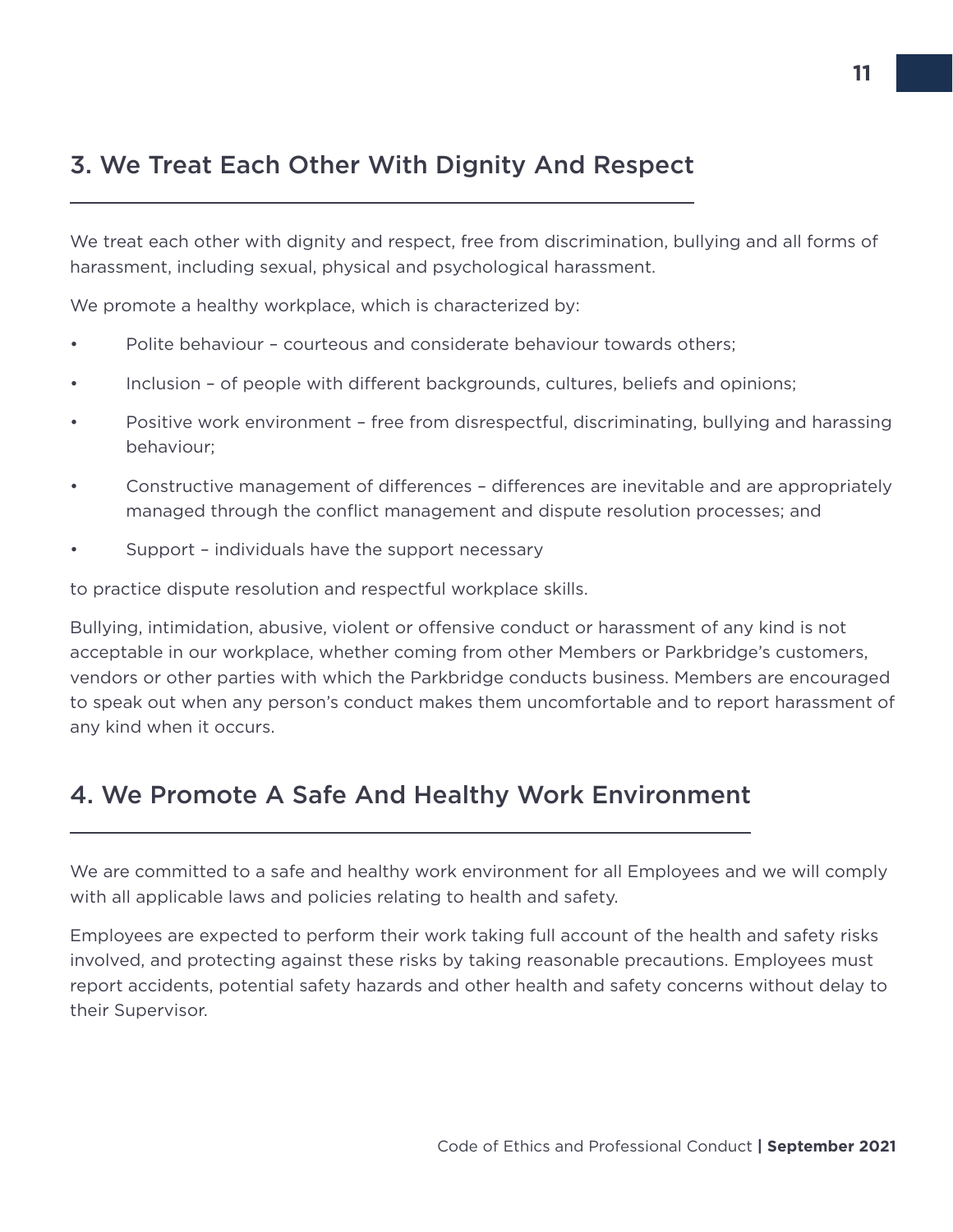## 5. We Avoid Conflicts Of Interest

We avoid conflicts of interest, whether real or perceived, in the performance of our duties.

A conflict of interest arises when your private affairs or interests interfere, or could be perceived by a reasonable person to interfere, with your judgment, duties or responsibilities in such a way that:

- Your ability to act in the interest of Parkbridge could be impaired; or
- Your actions or conduct could undermine or compromise:
	- o Stakeholders' confidence in your ability to discharge work responsibilities; or
	- o The trust that stakeholders place in Parkbridge.

Examples of potential conflicts of interests include:

- Using Parkbridge property or your Parkbridge position or affiliation to pursue personal interests;
- Personally benefiting from, or reasonably perceived to be benefiting from, the use of information acquired solely by reason of your relationship with Parkbridge;
- In the performance of your duties, giving preferential treatment to an individual or entity, in which you, your relative or friend has an interest;
- A reporting relationship with someone with whom you share a close personal relationship or would be perceived to benefit personally from the reporting relationship; and
- Personally benefiting from, or reasonably perceived to be benefiting from, a Parkbridge transaction over which the use of information is acquired solely by reason of your relationship with Parkbridge.

At the start of your working relationship with Parkbridge and on an ongoing basis, you must arrange your private affairs in such a manner as to prevent a conflict from arising.

Employees who find themselves in an actual, perceived, or potential conflict of interest must disclose the matter to their Supervisor.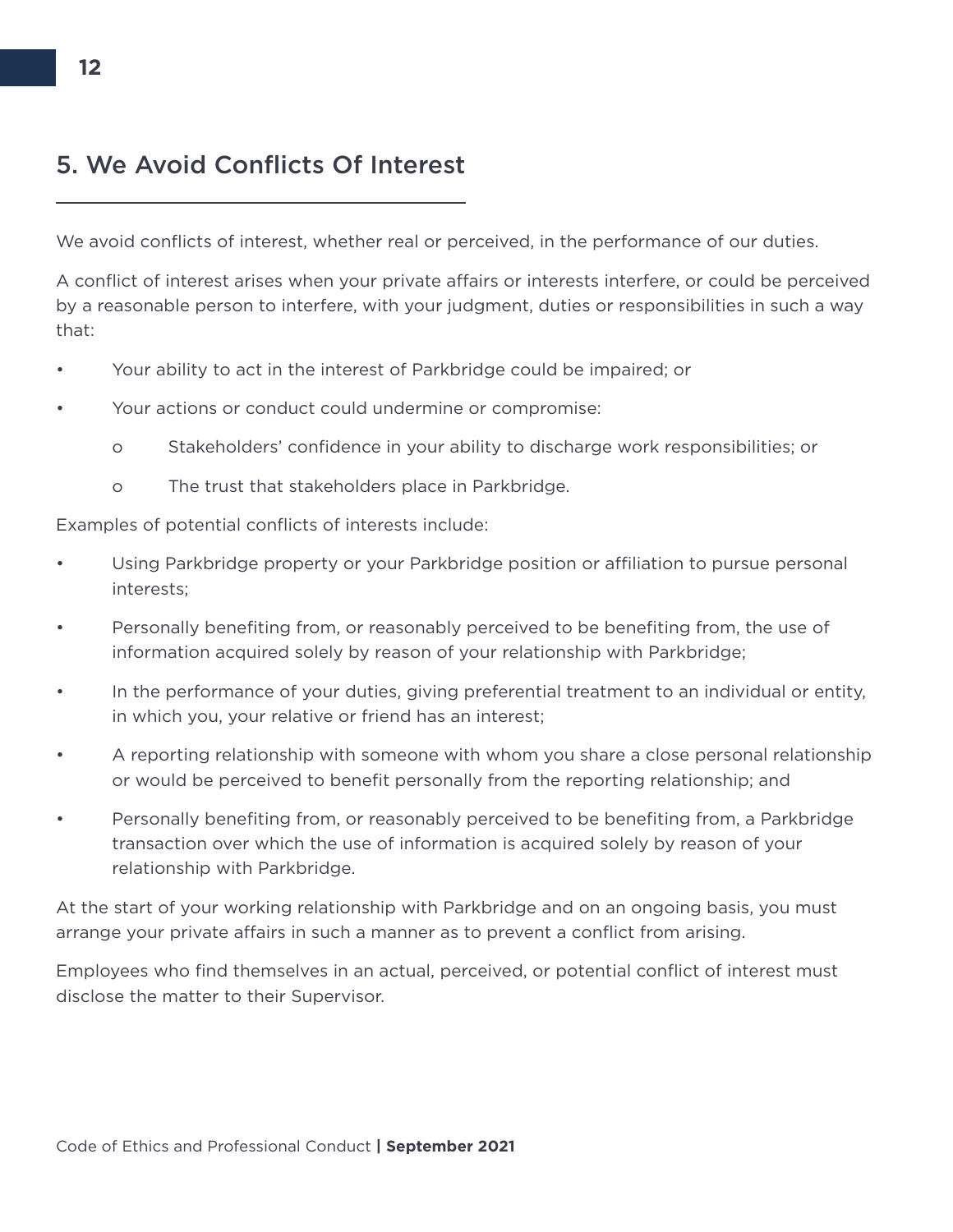# 6. We Are Self-Disciplined When Engaging In Outside Activities

Avoid any position, associations, investments, or other activities outside of your Parkbridge work that might:

- Interfere with the performance of your Parkbridge duties;
- Bring Parkbridge into disrepute;
- Represent a conflict of interest or create a reasonable perception of a conflict of interest;
- Appear to be representing Parkbridge in an official capacity or reflect Parkbridge's opinion, position, or policies; or
- Involve the unauthorized use of work time or Parkbridge premises, services, equipment or supplies which is only available by virtue of your working relationship with Parkbridge.

Employees are expected to devote their working hours to Parkbridge and must disclose the following outside activities:

- Engaging in remunerative employment outside Parkbridge;
- Business activities outside Parkbridge;
- Investment in a business that is not listed on a recognized exchange;
- Holding a controlling interest in a business other than personal holding companies; or
- Campaigning for election or appointment to public office.

Officers are expected to comply with Board policies pertaining to outside activities.

#### Board Memberships

An Employee who sits on a board of directors, other than at the request of Parkbridge, must avoid any perception that they are acting on behalf of Parkbridge.

#### Political Activity

Employees are free to participate in the political process as individuals on their own time or make personal political contributions in accordance with the law. Employees' political activities and contributions must be clearly separated from their working relationship with Parkbridge.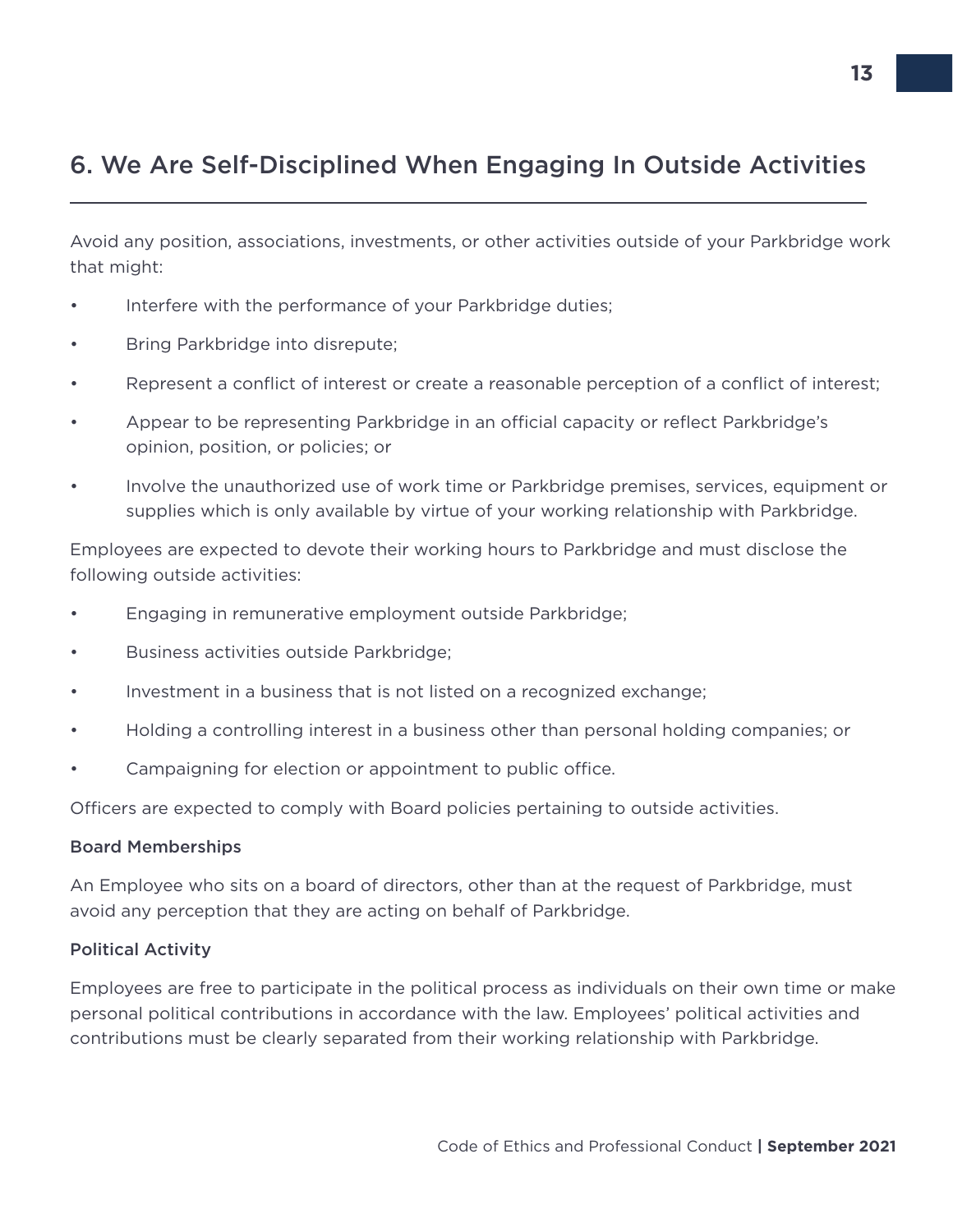## 7. We Do Not Extend Or Accept Inappropriate Business **Courtesies**

Business courtesies are exchanged as a common practice to foster business relationships; however, you must maintain a high standard of independence and impartiality.

Avoid extending or receiving business courtesies that could be seen to impair your professional judgement, impact the performance of your duties, oblige Parkbridge to a third party, or diminish the credibility of Parkbridge.

The following criteria should be considered in deciding whether to accept a business courtesy:

- The benefit is of nominal value and it excludes cash or instruments readily convertible into cash;
- The exchange is lawful and creates no obligations;
- Reciprocation would be easy;
- It occurs infrequently; and
- It would not adversely impact Parkbridge's reputation if knowledge of the business courtesy was to become public knowledge.

Employees must, in all circumstances, refrain from requesting a business courtesy and must notify their Supervisor without delay if unsolicited business courtesies are received that fail to meet any of the above noted criteria.

#### Bribery and Corruption

Parkbridge is committed to conducting business in accordance with Canada's Corruption of Foreign Public Officials Act and any other applicable international anti-bribery or anti-corruption laws. Corruption is the misuse of public power for private profit, or the misuse of entrusted power for private gain. Bribery is the offer, promise, or payment of cash, gifts, or excessive entertainment, or an inducement of any kind offered or given to a person in a position of trust to influence that person's views and or conduct or to obtain an improper advantage ("inappropriate payment activity").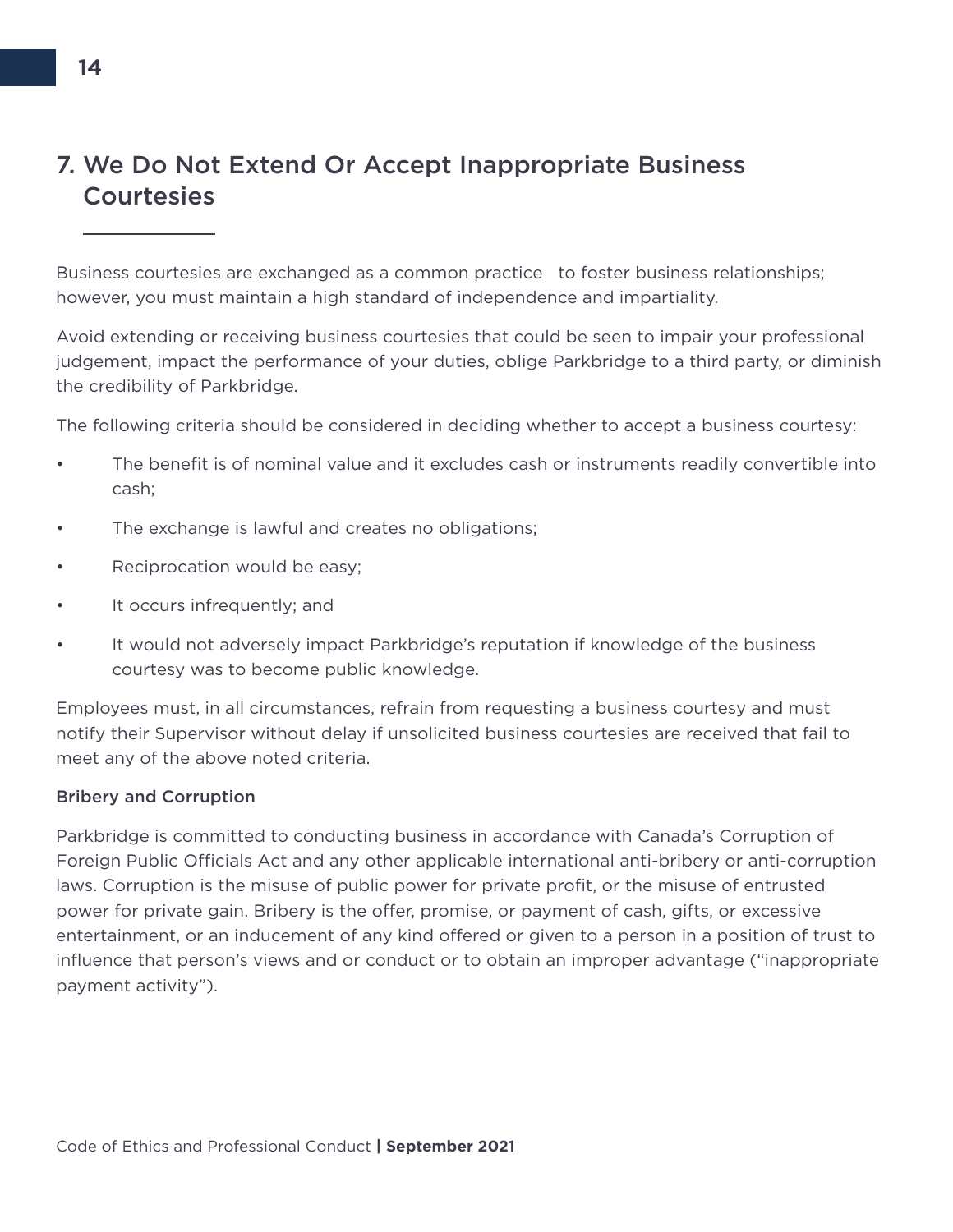You must not knowingly engage in, facilitate or benefit from any inappropriate payment activity. Books and records must correctly reflect both the amount and the written description of any transaction. You are also expected to ensure that there is a reasonable relationship between the substance of a transaction and how it is described in books and records.

Employees must report any concerns about suspicious behaviour relating to inappropriate payment activity of Parkbridge, its Employees, contractors, or any business partners, government representatives or other third parties dealing directly or indirectly in business dealings with Parkbridge. This includes reporting in good faith where you believe that Parkbridge or the abovementioned other parties have violated or are about to violate anti-bribery or anticorruption laws in any jurisdiction.

# 8. We Use Information Technology And Other Business Resources Appropriately

#### Acceptable Use of Information Technology

Use of Parkbridge systems by Members is expected to be conducted in accordance with the Code and the requirements set forth in and guidance provided by IT-related policies. Compliance with these policies is required to ensure that Parkbridge's operations, reputation or financial interests are not jeopardized.

#### Privileged Access to Data

Parkbridge IT staff may have access to sensitive business data and records, classified as either "Personal Private" or "Restricted". Such access may include visibility to personal data on users' endpoint devices.

This level of access is required to:

- Protect against threats such as attacks, malware, and viruses;
- Protect the integrity of data;
- Help support business continuity; and
- Develop, test, implement, maintain and support Parkbridge's applications, systems and networks.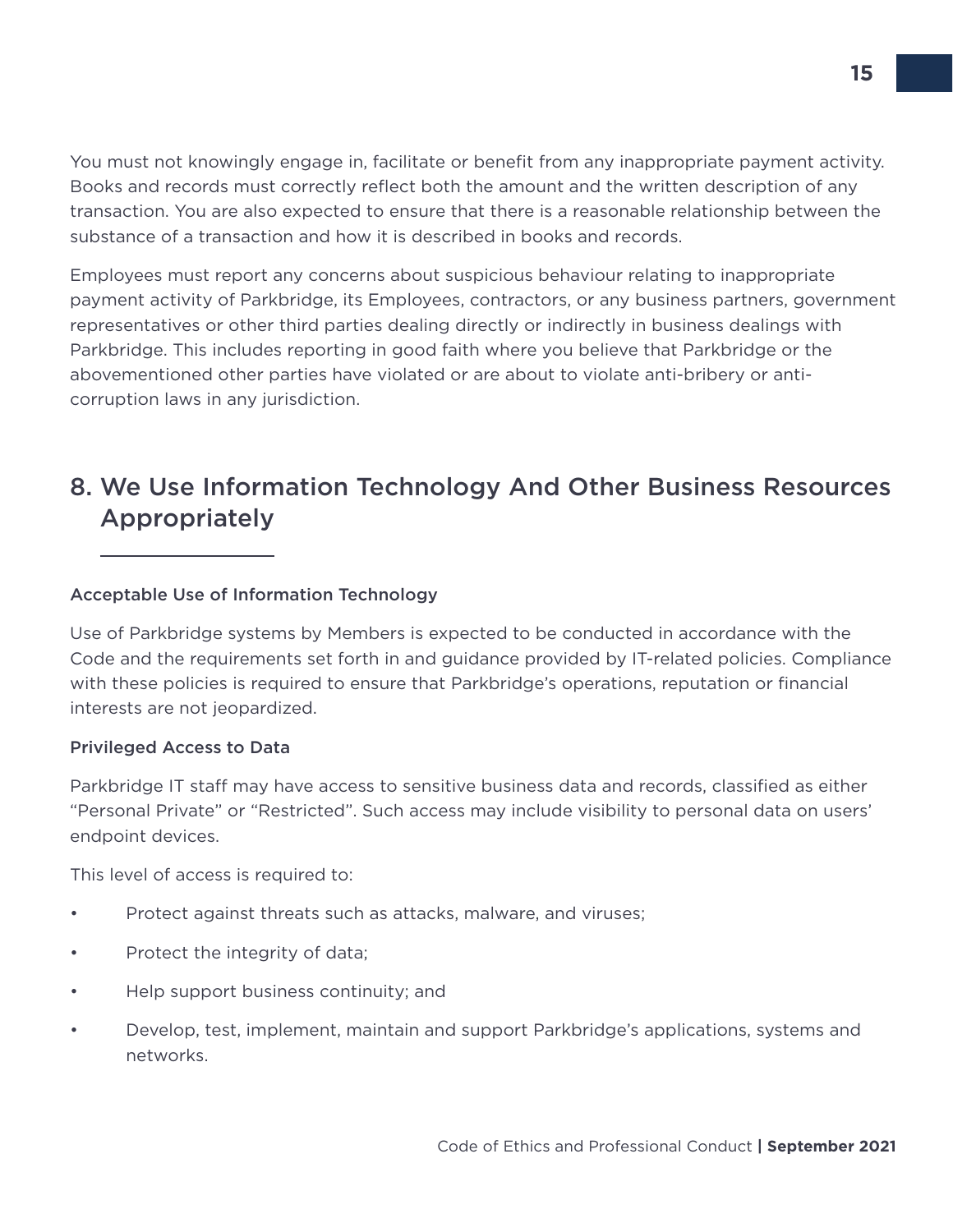All Parkbridge IT staff must adhere to the following rules associated with their elevated access privileges:

- Only obtain data you require to perform your job, or as directed by your Supervisor;
- Only use data gathered for the purpose for which it was obtained;
- Properly protect data while in your possession and dispose of it properly once it is no longer needed for its intended business purpose;
- Do not peruse or examine end users' personal data for any purpose other than to address the specific issue at hand; and
- Do not share or distribute sensitive data / records or use it for any purpose beyond the specific issue at hand.

Any failure to adhere to the above rules is considered a severe violation of trust and is grounds for disciplinary action up to and including termination.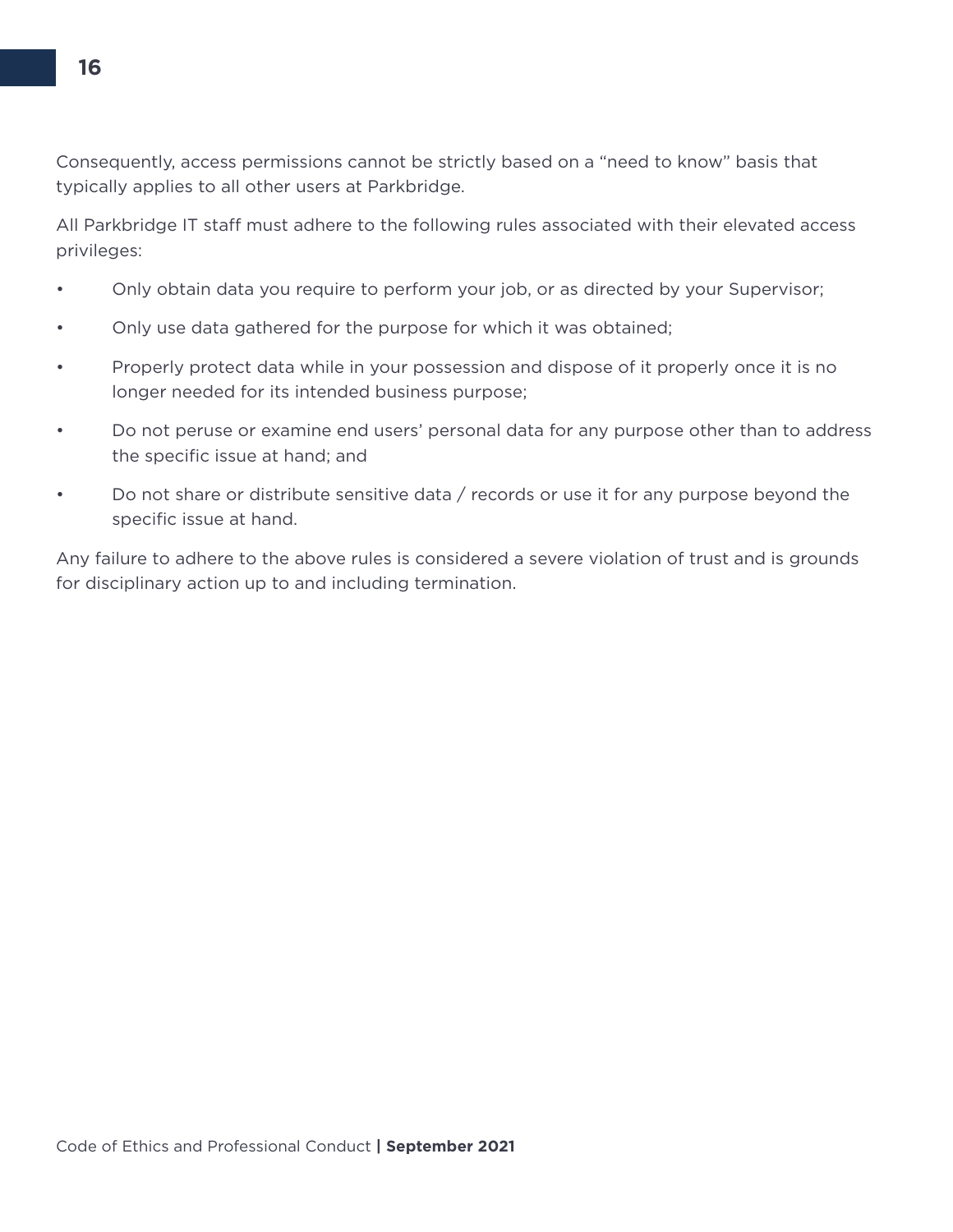# 9. We Protect Parkbridge's Property And Reputation

#### Parkbridge Property

Employees must protect and take good care of Parkbridge property and not expose it to loss, damage, misuse or theft. You must adhere to measures in place to protect Parkbridge property. These include the use of safes, physical or logical access controls, and other security-related measures.

#### Inventions and Proprietary Information

Any invention such as computer programming, research or investment modeling developed as part of your work is Parkbridge property. These inventions are proprietary and should only be disclosed to Employees with a legitimate business purpose, who need the information to do their jobs. At any time during or after your employment, engagement or appointment, Parkbridge may require you to return or destroy Parkbridge property in your possession or control or stop using, accessing, or disseminating such property.

#### Confidentiality & Privacy

You are expected to access and use work-related information for the intended purpose and share it only with those who are authorized and who have a legitimate need to know. You must take all reasonable steps to preserve the confidentiality and privacy of Parkbridge information.

This includes:

- Appropriately restricting electronic access to confidential and private information;
- Securing confidential and private paper from unauthorized access;
- Not discussing confidential or private matters where they can be inappropriately overheard;
- Exercising caution when accessing confidential and private information on our computer screen;
- Locking your computer when it is unattended;
- Using the secured print function to print confidential and private information; and
- Transmitting confidential and private documents by electronic means only when it is reasonable to believe this can be done under secure conditions.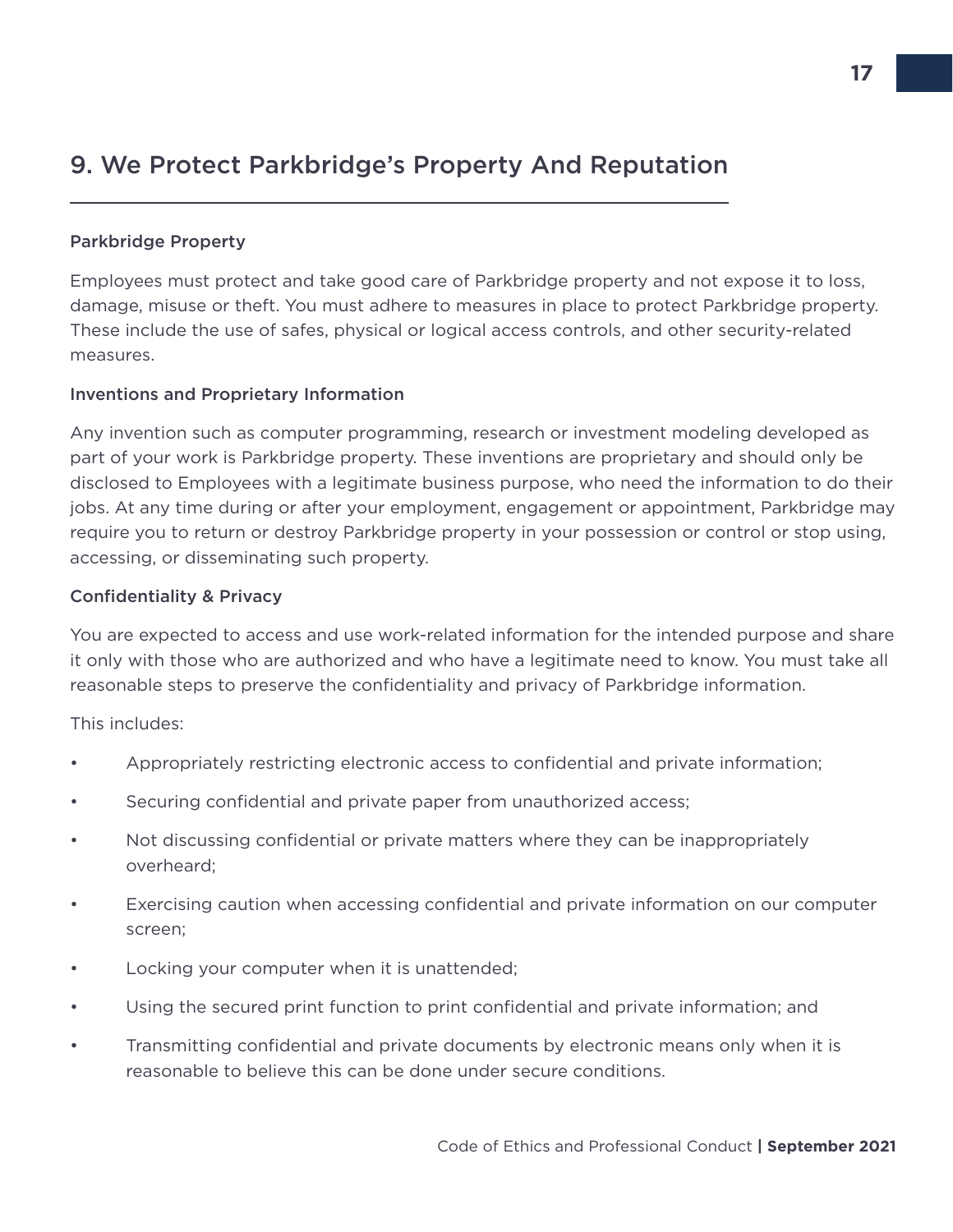Your duty of confidentiality continues to apply after your working relationship with Parkbridge ends.

#### Parkbridge's Logo and Office Supplies

Parkbridge's logo, stationery and office supplies must only be used for approved business purposes, and in accordance with Parkbridge's brand guidelines. Parkbridge's brand guidelines are available on The Bridge and updated on a regular basis.

#### Internet, Social Media & Online Collaboration

NOTE: Engagement on social media means to Like, Share, forward or retweet Parkbridge-created or endorsed content when it gets posted on its corporate social media channels. [See 'Corporate Social Media policy' for complete details.]

When engaging in communication through social media, Employees should:

- Refrain from engaging in any behaviour online that is not consistent with this Code;
- Be mindful and respectful of privacy and copyright laws, including not republishing Employee pictures, Parkbridge's logo, and Parkbridge produced documents unless authorized to do so;
- Clarify that Employee opinions do not represent the company and include a disclaimer when necessary, and be mindful that only those people who are official spokespeople designated by Parkbridge have the authorization to speak on behalf of the company;
- Remain aware that online communications are permanent and can be screen-captured to share elsewhere;
- Be mindful that accessing questionable Internet sites and downloading files (e.g. computer programs, videos, etc.) can have negative impacts on Parkbridge systems, such as slowing down the network or introducing viruses and malicious software into the Parkbridge environment; and
- Do not copy, download, synchronize or re-produce data from any source that may have legal or ethical implications if stored or viewed in the workplace on a Parkbridge IT asset, including but not limited to pornography, hate literature, online gaming, bootleg video or music content, etc., as these may negatively impact other Employees or Parkbridge itself.

**18**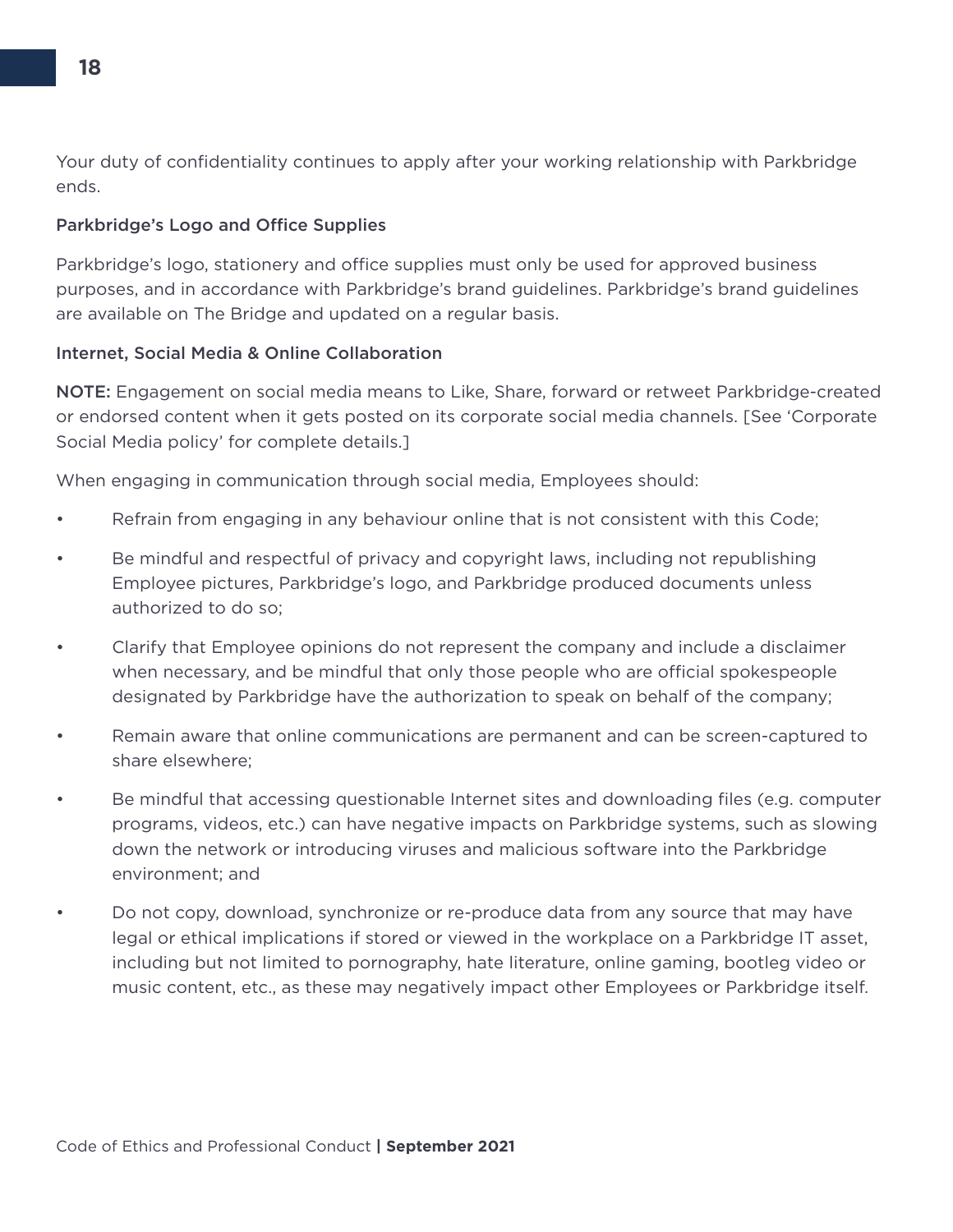#### Communicating with the Media and Public

Parkbridge has designated spokespersons, both at the corporate and property level, who are responsible for speaking on the company's behalf. These individuals are the only ones who should be speaking publicly on behalf of Parkbridge, including to the media and on social media. Requests to speak publicly and/or comment on behalf of Parkbridge should be sent to Corporate Communications at media@parkbridge.com.

## 10. We Preserve The Accuracy And Integrity Of Our Records

Parkbridge's systems of internal controls support conformity to approved accounting principles. Employees are expected to maintain complete, fair, and accurate books and records that comply with applicable legal requirements.

You are responsible for the integrity of records under your care and control.

You are responsible to ensure that accounting records under your care and control do not contain any false or intentionally misleading entries. All transactions must be supported by accurate documentation in reasonable detail and recorded in the proper account and in the proper accounting period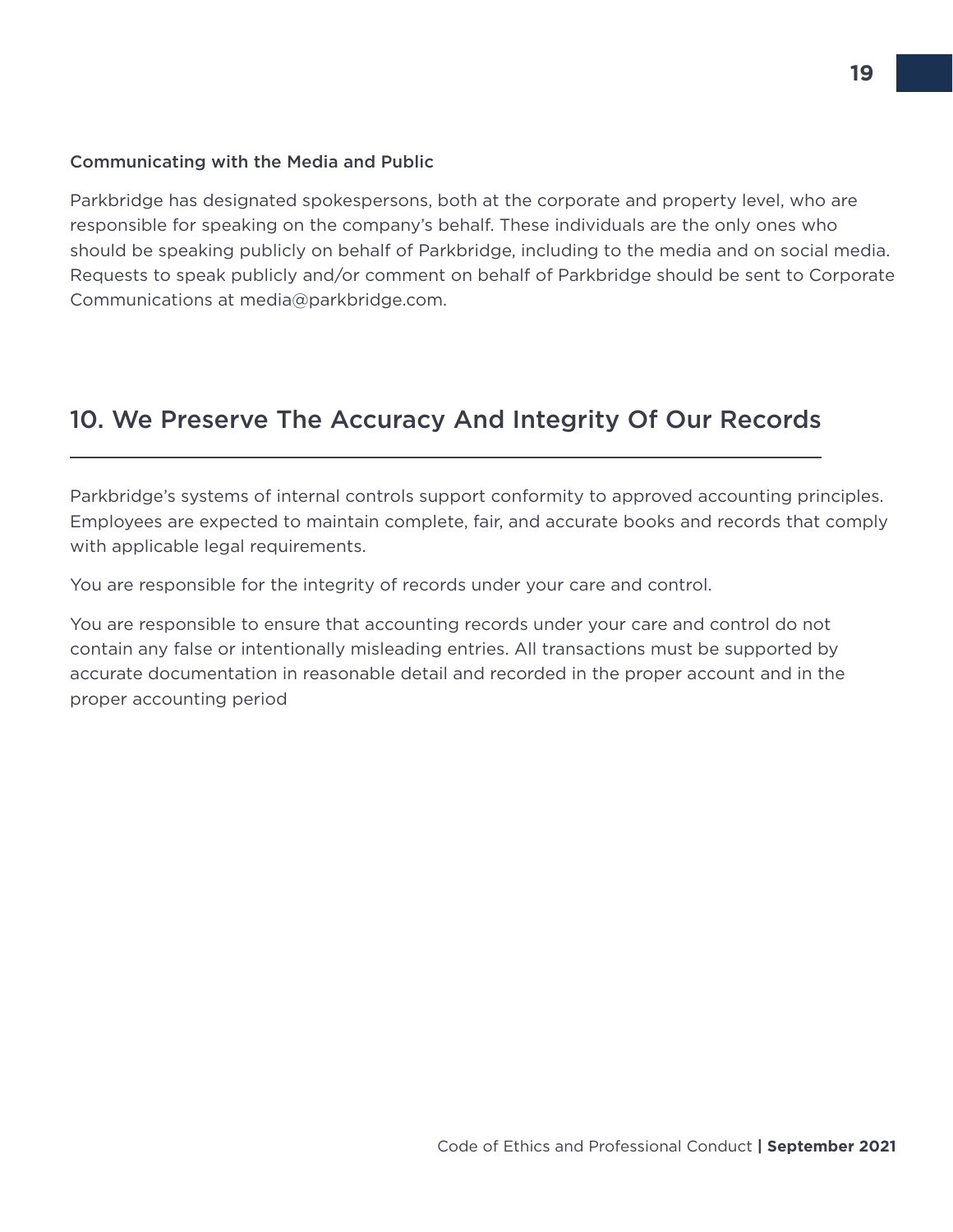### 11. We Engage Business Partners Based On Merit

Parkbridge works with business partners that have high standards of ethical business conduct consistent with the principles and expected behaviours set out in this Code.

Employees are expected to treat business partners fairly and to select them based on factors such as value, quality, ethical business conduct and price.

### 12. We Are Committed To Responsible Investing

Parkbridge believes that strong corporate governance and responsible corporate behaviour with respect to

environmental, social, and governance factors contribute to better long-term financial performance.

To the extent appropriate for their role or position, Employees are expected to contribute to Parkbridge's responsible investing activities to protect and grow the long-term value of its portfolio.

## 13. We Support Our Community

During the course of each year, Parkbridge Employees participate in a number of communityrelated initiatives.

Everyone is encouraged to participate in these community- related initiatives and to contact [Corporate Communications] if they have other information on community-related initiatives that may be of interest to the rest of Parkbridge.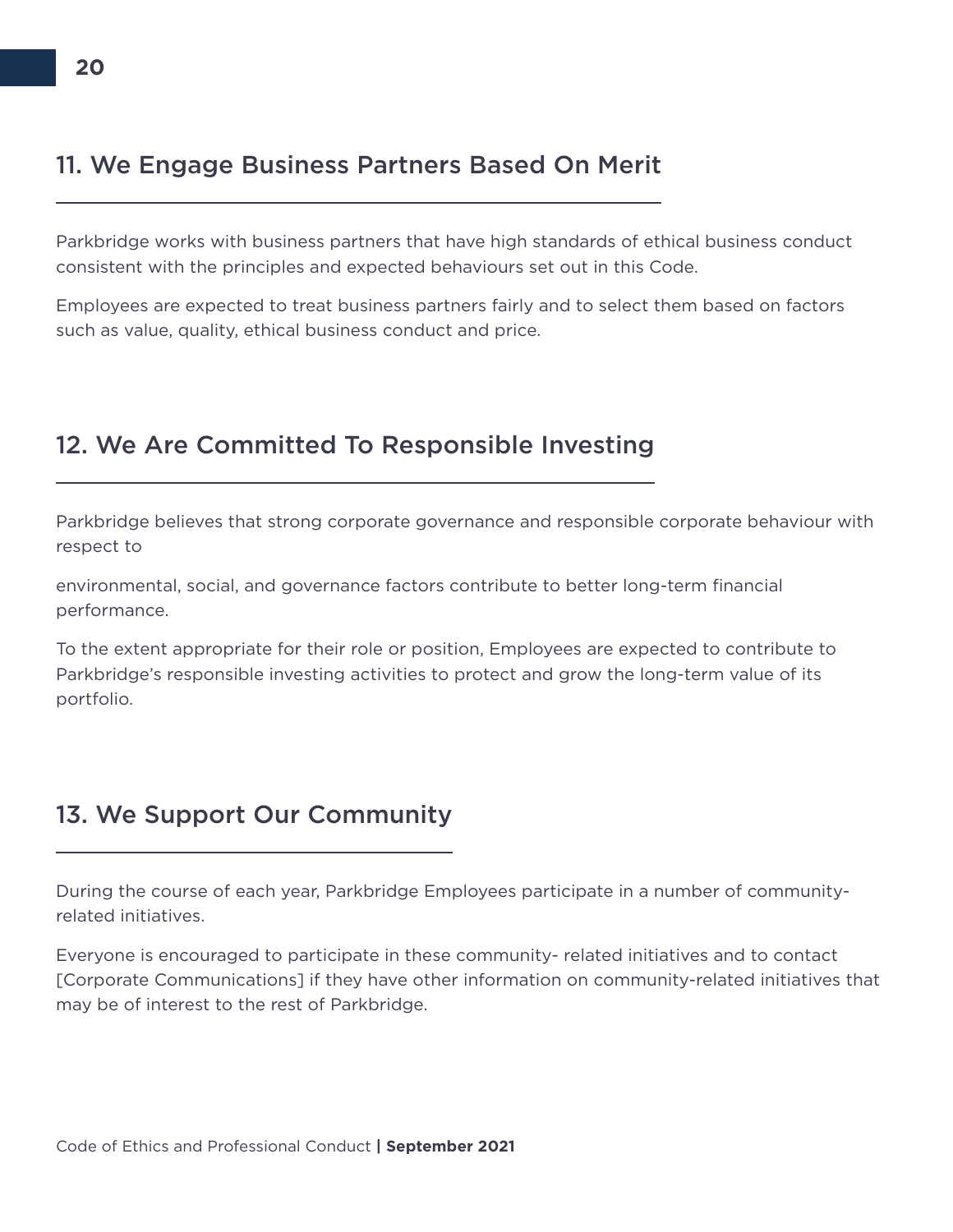## Ethical Decision-Making Process

The guiding principles set out at the beginning of this Code are designed to help you make the right decisions; however, they cannot cover every situation or dilemma you may face. Employees must accept responsibility for making ethical decisions and accountability for the consequences of the decision.

Turning a blind eye may seem easier but taking no action is, in itself, an action that can have serious consequences. Failure to report a violation is in itself a violation and is subject to disciplinary measures.

While you are required to comply with industry regulations as the minimum standard for ethical behaviour, regulations and rules only form part of the decision process.

Parkbridge's continued success is dependent on its Employees' ability to use good judgment and make ethical decisions that are aligned with the company's guiding principles. Regardless of the situation, you must always be honest and conduct yourself with integrity.

## Guidance And Support

If you have any doubts, questions or concerns, you are strongly encouraged to seek guidance before taking action. If you are an Employee, you can start by talking with your Supervisor. They have a responsibility to listen and help. If you do not feel comfortable talking with your Supervisor or don't feel the matter was resolved, please contact Human Resources.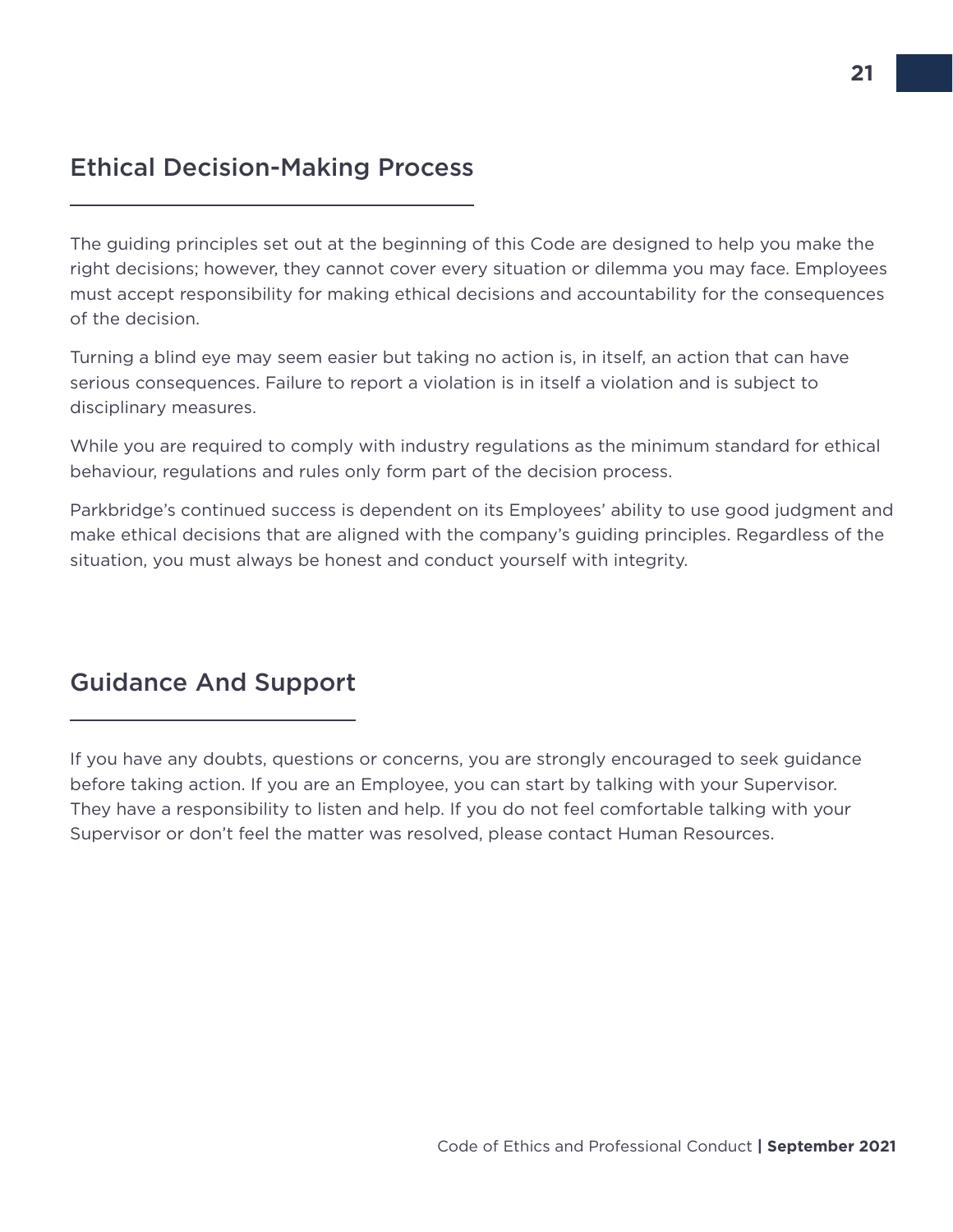### Reporting Violations

You are responsible for reporting a violation or suspected violation of this Code to your Supervisor or through the independently administered Parkbridge Ethics Online (see below for contact details). When raising a concern, you should provide as much detailed information as possible, including:

- Background and history of the concern;
- Location where the event occurred;
- What occurred;
- When it occurred;
- Why the situation is reason for concern;
- Name of individual(s) involved;
- Name of individual(s) that may have witnessed the event; and
- Any documents or information that supports the allegation and will assist the investigation.

This is particularly important when submitting a report or complaint on an anonymous basis so that Parkbridge can conduct an appropriate investigation.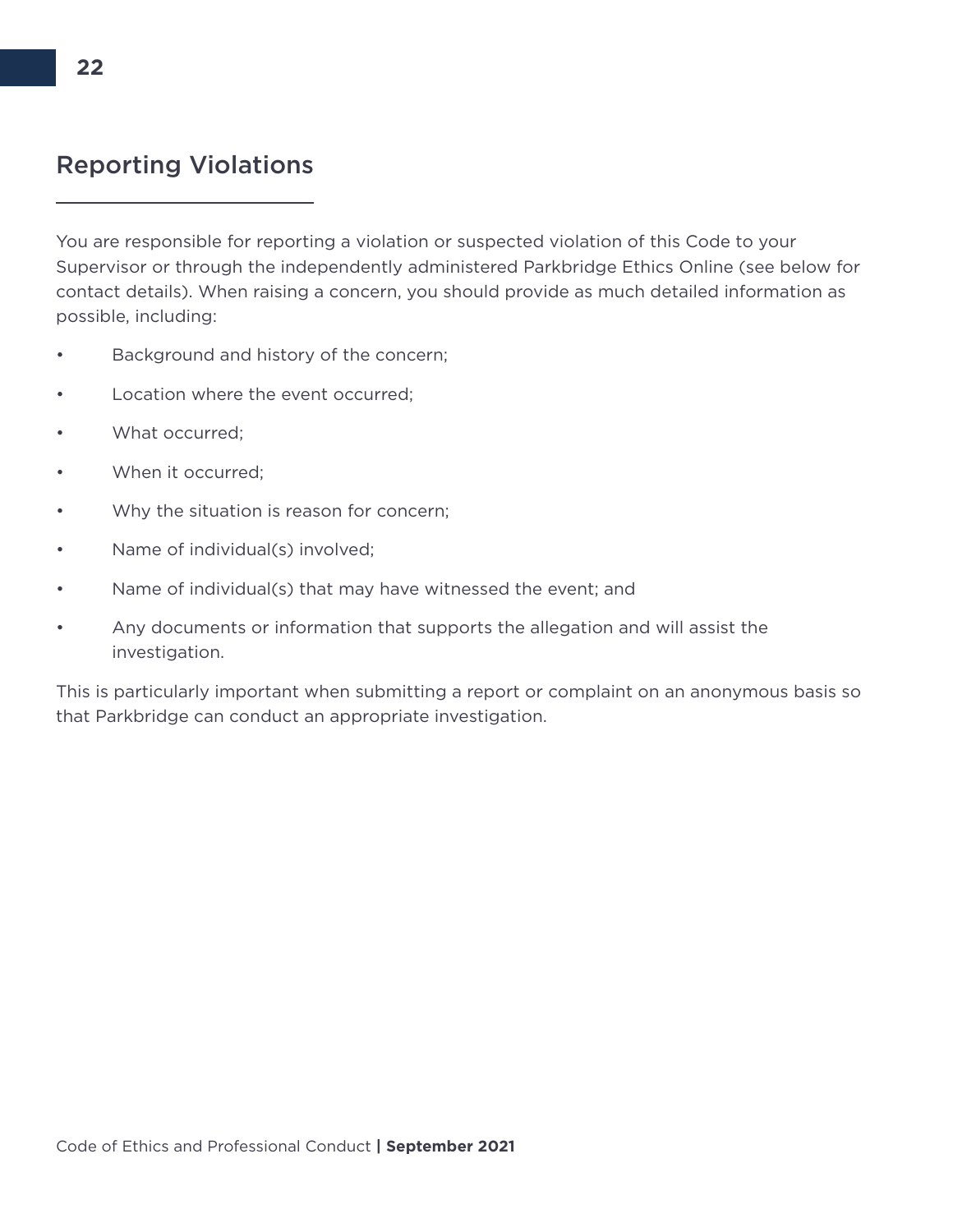## Parkbridge Ethics Online

Parkbridge Ethics Online is administered by a trusted independent third party and permits you to file an ethics report anonymously. Your anonymity can be maintained throughout the resolution of your reported concern by communicating with Parkbridge management or Board members through the Parkbridge Ethics Hotline online portal. When you file a report through the Parkbridge Ethics Hotline, you will be given an access password and you will receive a response through the hotline.

You may file a report anonymously with the Parkbridge Ethics Hotline using any one of the following options:

- 1. Online through our secure website at http://www.clearviewconnects.com/
- 2. Over the phone through the Parkbridge dedicated toll-free number #1-833-533-8044
- 3. By mail through the confidential post office box at: Clearview Connects PO Box 1101, Toronto, Ontario M1E 1N0

#### Confidential Reporting

Reports of known or suspected violations of this Code or other good faith concerns, including any subsequent communications with the reporter, will be kept confidential. Upon request, any such reports filed with your Supervisor will be treated as anonymous to the extent possible.

Moreover, reports filed anonymously with the Parkbridge Ethics Hotline do not identify to Parkbridge the identity of the reporter. However, the facts of the concern reported may allow Parkbridge's management or Board to identify the reporter.

#### Investigations

Your report filed through the Parkbridge Ethics Hotline will be directed to at least two disinterested and objective members of Parkbridge's Executive committee or Board of Directors. These individuals will assess your report, determine next steps to investigate and/or address your concern, and communicate with you if they have questions and to inform you of the status of your concern.

Although investigator(s) will maintain confidentiality to the greatest extent possible, the primary objective will be taking all reasonable steps to conduct a thorough investigation of reported allegations.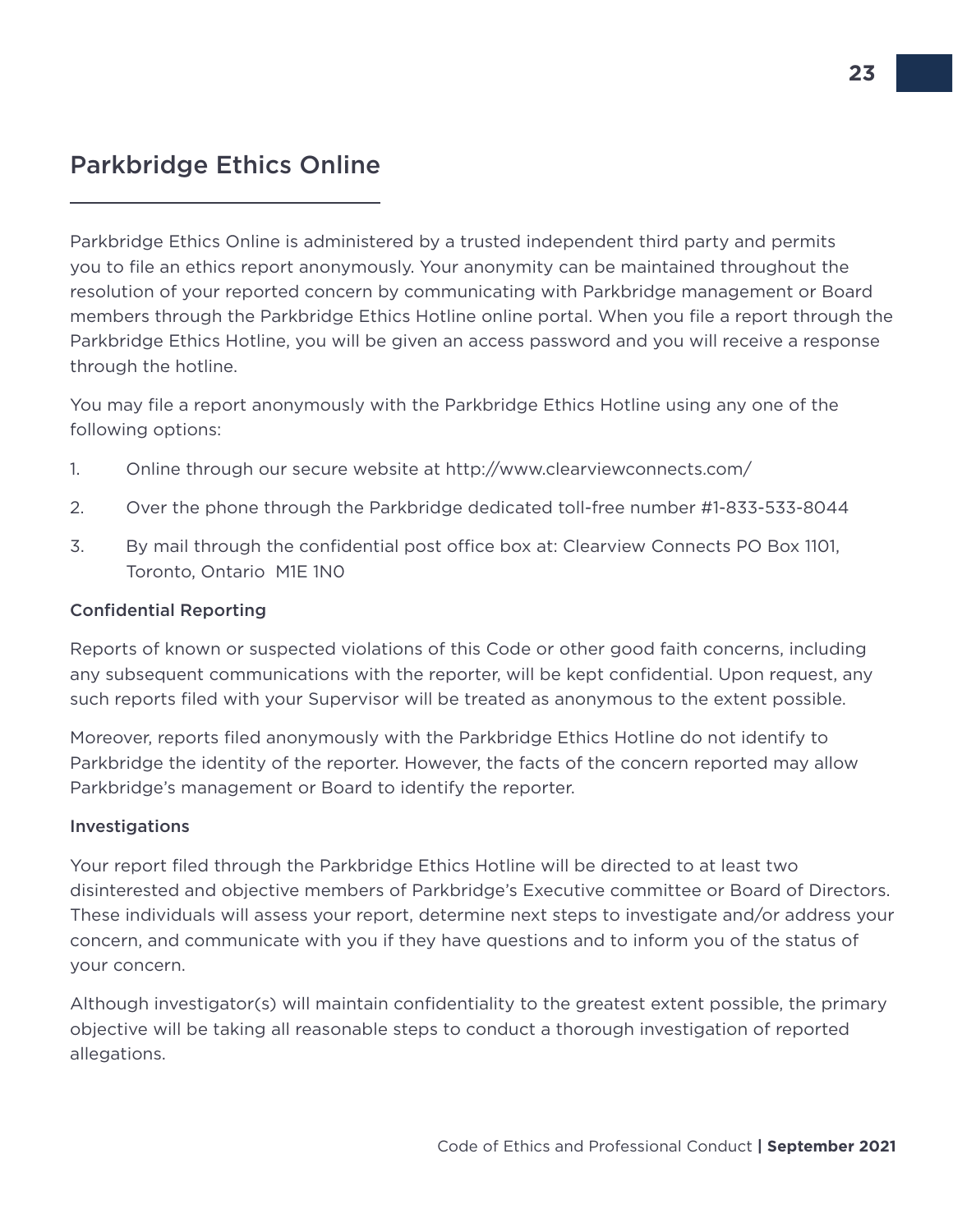Investigations will be carried out as swiftly as reasonably possible, taking into account the nature and complexity of the report. Details of the investigation and any disciplinary action taken are confidential.

#### Protection Against Retaliation

Retaliation involves any conduct that would reasonably dissuade or discourage Employees from reporting a concern or from cooperating with an investigation. It may occur through conduct or communication and may take many forms, including behaviours, actual or implied threats, changes to the terms or conditions of employment, harassment, bullying, or intimidation.

Parkbridge will not tolerate retaliation and will do what it lawfully can to protect Employees when they raise a concern in good faith and/or when they cooperate with investigations regarding suspected unethical, illegal or fraudulent matters. Anyone who retaliates against you as a result of your protected actions may be subject to disciplinary action, up to and including termination.

If you believe that you have been subjected to retaliation or any conduct that violates the Code, you may file a complaint through any of the reporting channels in the Reporting Violations section of this Code.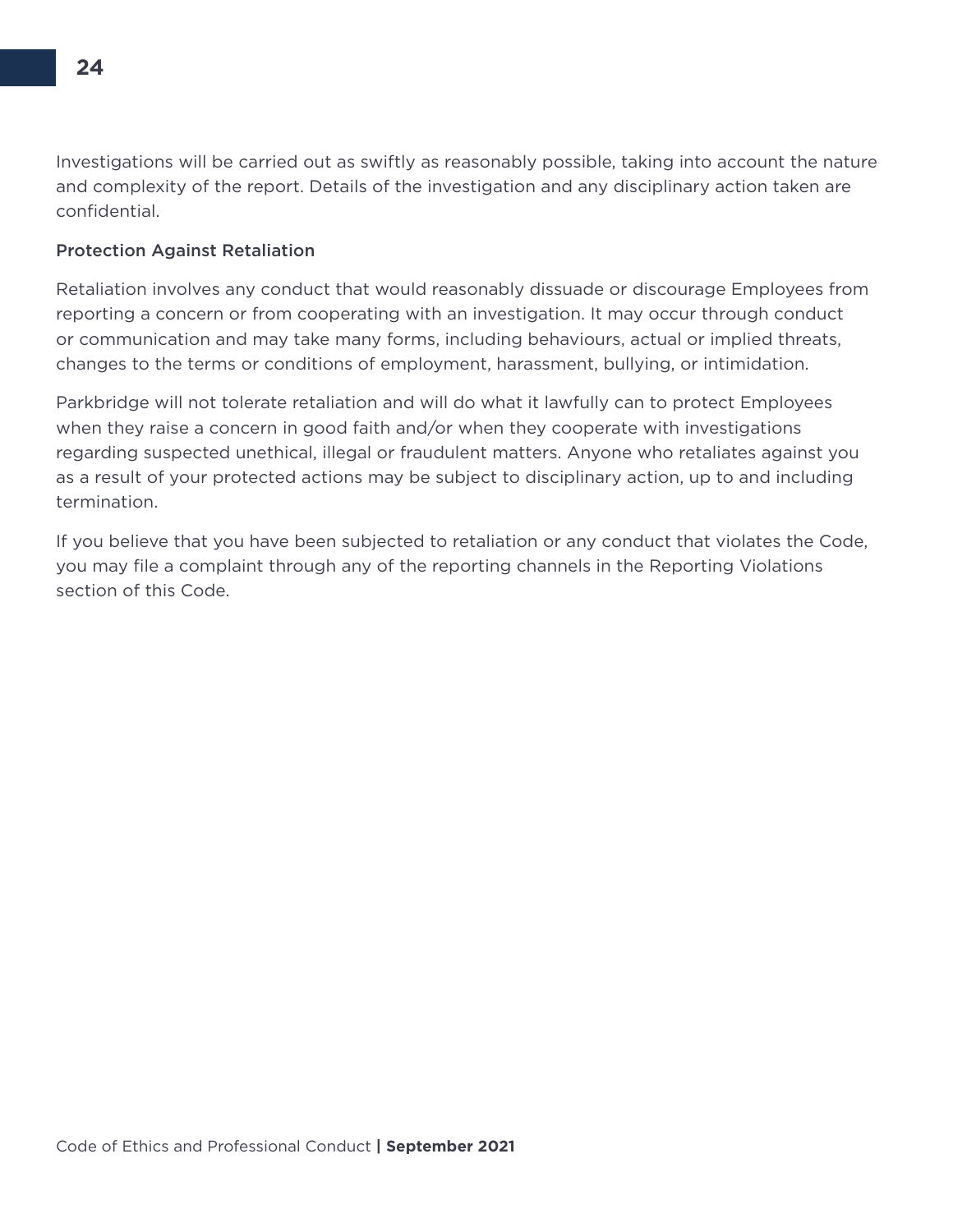## **Disciplinary Measures For Non-Compliance**

Employees who contravene the letter or spirit of the Code will be subject to disciplinary measures and/or consequences appropriate to the severity of the matter and surrounding circumstances.

It is the responsibility of senior management or the Board of Directors, as applicable, to ensure that an appropriate level of discipline is applied consistently, without bias and in a timely manner. Examples of disciplinary measures that may be applied to Employees include, but are not limited to:

- Verbal warning;
- Written warning placed on an Employee's record;
- Suspension from work; and
- Termination of employment.

Consequences of a Director contravening the Code include, but are not limited to:

- Exclusion from debate on any matter related to non-compliance;
- Letter to the Director;
- Request for resignation; and
- Recommendation of a resolution to remove the Director.

Any Employee who contravenes the Code may also be subject to legal action and, if the matter involves criminal activity, a referral to the appropriate law enforcement or regulatory agencies.

## **Amendments**

This version of the Code replaces in its entirety any prior or existing code of ethics and professional conduct of Parkbridge and shall be paramount to any Parkbridge materials that deal with a Employee's required ethics and/or professional conduct. However, the effectiveness of any prior, signed Statement of Compliance shall continue to be effective and remain valid.

Parkbridge reserves the right to modify this Code at any time. Any modifications will be communicated through The Bridge.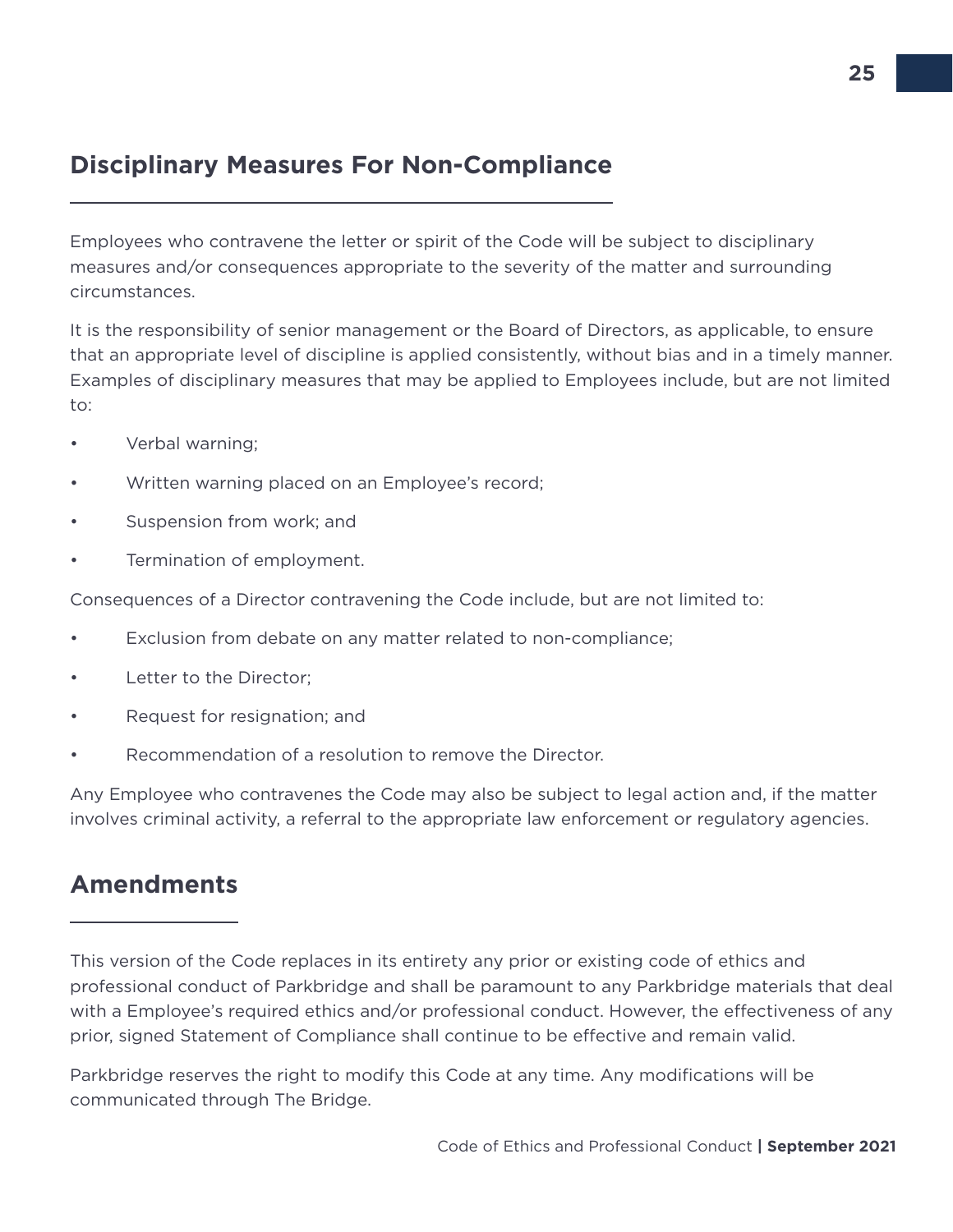| <b>Notes</b> |  |  |                          |
|--------------|--|--|--------------------------|
|              |  |  |                          |
|              |  |  |                          |
|              |  |  |                          |
|              |  |  |                          |
|              |  |  |                          |
|              |  |  |                          |
|              |  |  |                          |
|              |  |  |                          |
|              |  |  |                          |
|              |  |  |                          |
|              |  |  |                          |
|              |  |  |                          |
|              |  |  |                          |
|              |  |  |                          |
|              |  |  |                          |
|              |  |  |                          |
|              |  |  | $\overline{\phantom{a}}$ |
|              |  |  | -                        |
|              |  |  | $\overline{\phantom{0}}$ |
|              |  |  | -                        |
|              |  |  |                          |
|              |  |  |                          |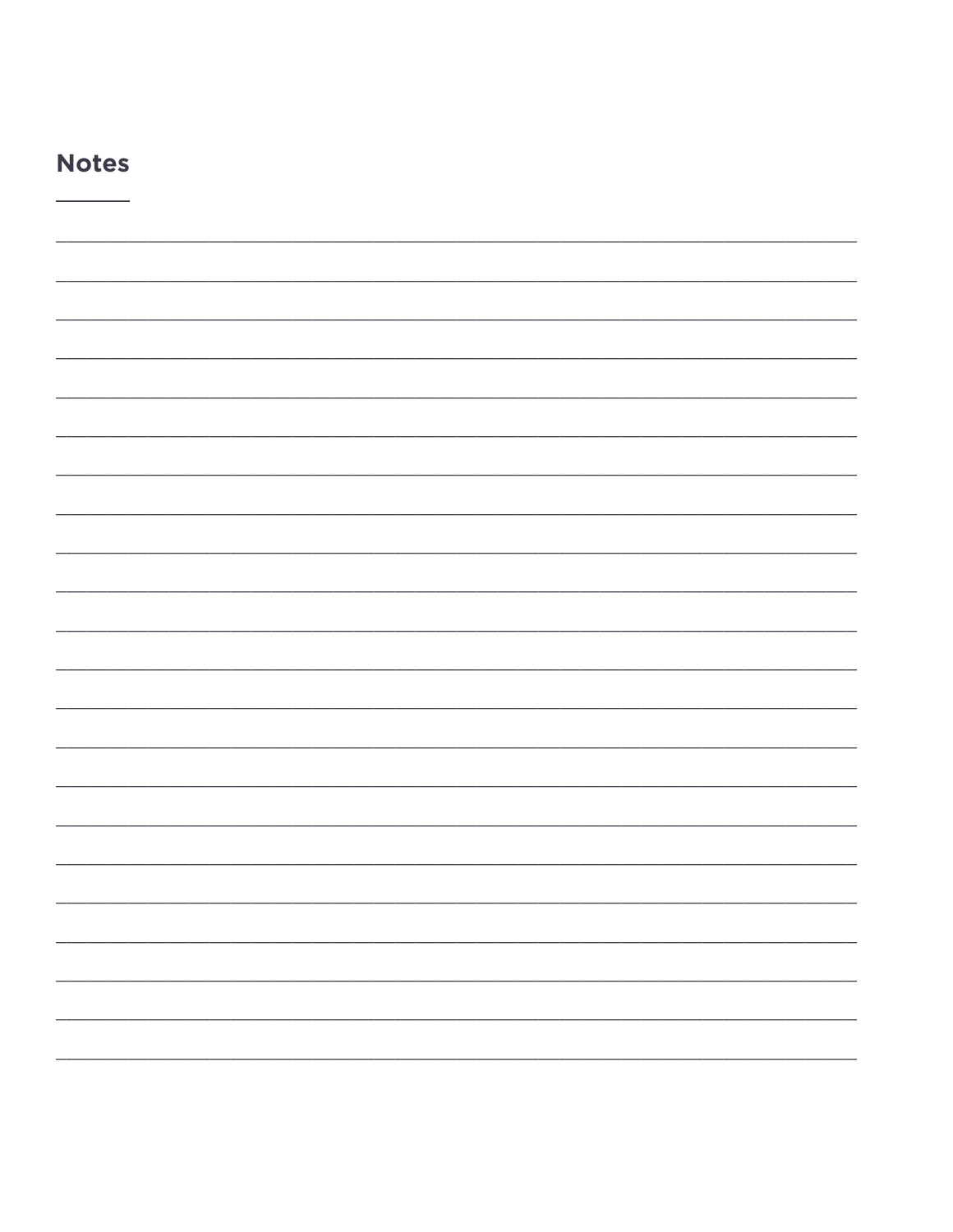



Parkbridge

Wholly-Owned or Controlled Subsidiary and Affiliate Corporations Effective September 2021

Parkbridge Lifestyle Communities Inc.<br>Amended Code of Business Conduct and Ethics